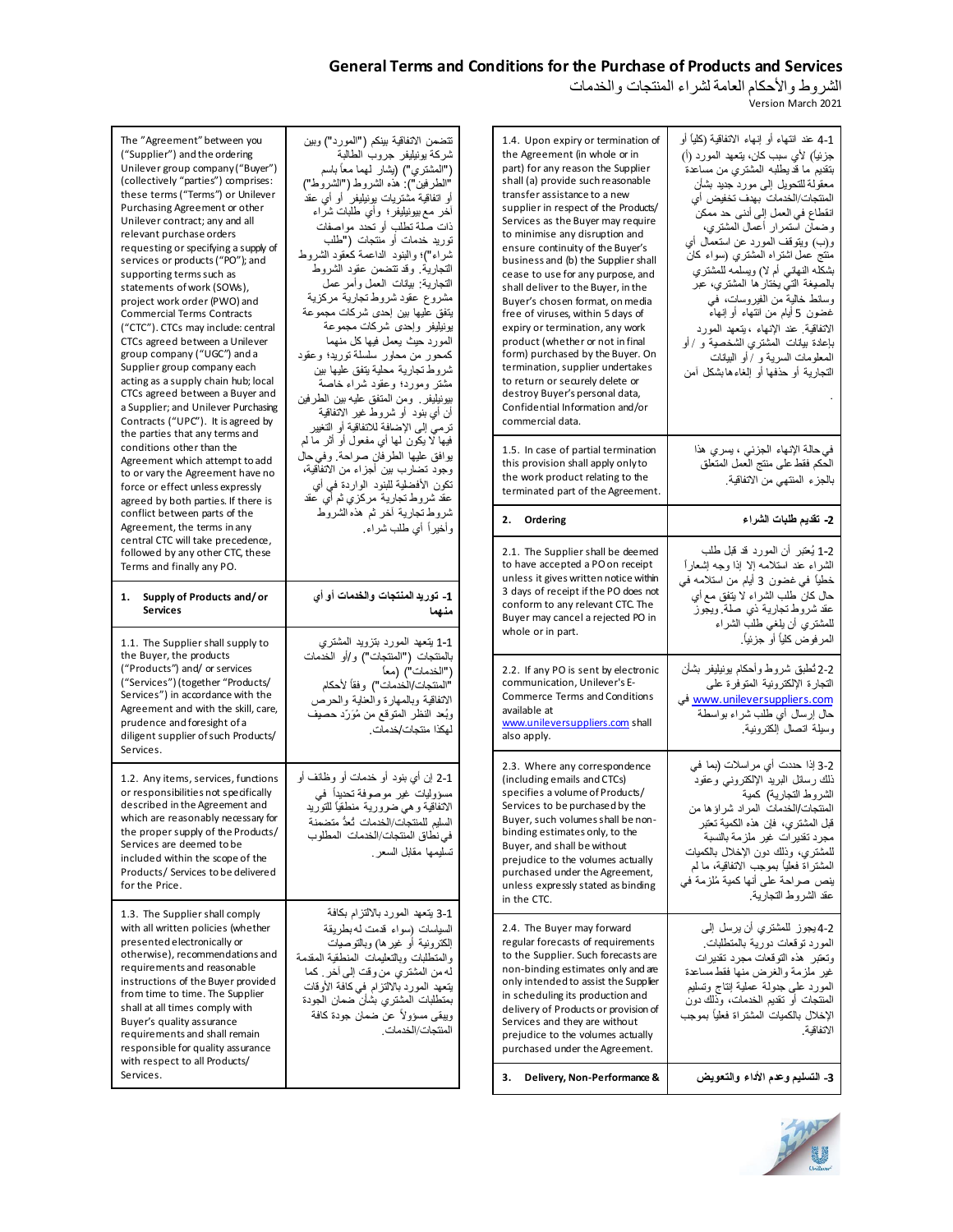| Indemnity                                                                                                                                                                                                                                                                                                                                      |                                                                                                                                                                                                                                                                                                                                         | product incorporating the Products<br>to the extent that such Recall                                                                                                                                                                                                                                                                                                                                      | استرجاع منتج يتضمن المنتجات في                                                                                                                                                                                                                                                                                                                |
|------------------------------------------------------------------------------------------------------------------------------------------------------------------------------------------------------------------------------------------------------------------------------------------------------------------------------------------------|-----------------------------------------------------------------------------------------------------------------------------------------------------------------------------------------------------------------------------------------------------------------------------------------------------------------------------------------|-----------------------------------------------------------------------------------------------------------------------------------------------------------------------------------------------------------------------------------------------------------------------------------------------------------------------------------------------------------------------------------------------------------|-----------------------------------------------------------------------------------------------------------------------------------------------------------------------------------------------------------------------------------------------------------------------------------------------------------------------------------------------|
| 3.1. Without prejudice to any<br>rights of the Buyer, the Supplier<br>shall immediately give notice to<br>the Buyer if it becomes aware or<br>anticipates: (a) it will be unable to<br>supply any Products/ Services at                                                                                                                        | 3-1 دون الإخلال بأي حقوق للمشتري،<br>بتعهد المورد بتوجيه اشعار فورى<br>للمشتري إذا علم أو نوقع: (أ) أنه لن<br>يستطيع توريد المنتجات/الخدمات في<br>الوقت المتفق عليه؛ أو (ب) أن                                                                                                                                                          | arises as a result of the Products/<br>Services, except to the extent that<br>these situations arise due to the<br>requirements of the Specifications<br>of the Products.                                                                                                                                                                                                                                 | نطاق الَّحد الَّذِّي يكون فيه هذا<br>الاسترجاع بسبب المنتجات/ الخدمات،<br>باستثناء نَّطاق الحد الذي نكون فيه هذه<br>الحالات ناشئة بسبب متطلبات<br>مو اصفات المنتجات.                                                                                                                                                                          |
| the agreed time; (b) the Products/<br>Services do not comply with the<br>Agreement; or (c) any matter<br>which may result in a potential<br>safety risk to consumers arising<br>from the Products/Services<br>(whether such risk arises as a<br>result of non-conforming Products<br>or otherwise).                                            | المنتجات/الخدمات غير مطابقة<br>لمتطلبات الاتفاقية؛ أو (ت) أي أمر<br>يمكن أن يؤدي إلى خطر محتمل على<br>سلامة المستهلكين ناشئ من<br>المنتجات/الخدمات (سواء كان هذا<br>الخطر ناتج عن عدم مطابقة المنتجات<br>للمواصفات أم لا).                                                                                                              | 3.6. The Supplier shall ensure it<br>has, and shall for the duration of<br>the Agreement maintain in place,<br>adequate general liability<br>insurance and as relevant,<br>professional liability, product<br>liability and/or other insurance and<br>shall provide satisfactory evidence<br>at the Buyer's request.                                                                                      | 3-6 يؤكد المورد بأن لديه، وبأنه سيبقى<br>لديه طوال مدة الاتفاقية، تأمين مسؤولية<br>عامة كاف، إضافة إلى، بحسب<br>المقتضبي، تأمين ًمسؤولية مهنية و/أو<br>نامين على المنتجات و/أو نامين آخر<br>ويقدم أدلمة مرضية على ذلك بناء علمي<br>طلب المشترى                                                                                                |
| 3.2. If any Products/Services do<br>not comply with the Agreement, or                                                                                                                                                                                                                                                                          | 3-2 في حال عدم مطابقة أي<br>منتجات/خدمات لمتطلبات الاتفاقية، أو                                                                                                                                                                                                                                                                         | 4. Price and Payment                                                                                                                                                                                                                                                                                                                                                                                      | 4- السعر والدفع                                                                                                                                                                                                                                                                                                                               |
| are not provided in full within the<br>agreed time the Buyer may, at its<br>discretion reject the non-<br>conforming or late Products/<br>Services and/or require the<br>Supplier to re-supply non-<br>conforming Products/ Services at<br>the Supplier's expense or<br>terminate the PO in whole or in<br>part. These rights to reject and/or | عدم تقديمها كاملة ضمن الوقت المتفق<br>عليه، يجوز للمشترى، وفق لتقديره<br>الخاص، أن ير فض المنتجات/الخدمات<br>المتأخرة أو غير المطلبقة و/أو أن يطلب<br>من المورد إعادة توريد<br>المنتجات/الخدمات غير المطلقة على<br>نفقة المورد أو أن يلغي طلب الشراء كلياً<br>أو جزئيًا. ولا نؤثر هذّه الحقوق في<br>الرفض أو المطالبة بإعادة التوريد أو | 4.1. The price for the Products/<br>Services shall be as set out in the<br>Agreement("Price") which Price<br>includes all shipment preparation<br>and packaging cost but exdudes<br>VAT, sales tax or equivalent unless<br>set out in a breakdown of the Price<br>and agreed in writing.                                                                                                                  | 4-1 بكون سعر  المنتجات/ الخدمات<br>وفقاً لما هو منصوص عليه في الانفاقية<br>("السعر") ويتضمن هذا السعرّ كافة<br>نكاليف نحضيرات الشحن والتعبنة<br>والتغليف باستثناء ًضوبية القيمة<br>المضافة أو ضوبية المبيعات أو ما<br>يعادلها ما لم ينص عليها في المكونات<br>التفصيلية للسعر ويتفق عليها خطيأ                                                 |
| require re-supply or terminate<br>shall not affect any other remedy<br>to which the Buyer may be<br>entitled, including without<br>limitation, reimbursement by                                                                                                                                                                                | الإلغاء على أي تعويض آخر يمكن أن<br>يستحقه المشتري، بما يشمل، على سبيل<br>العثال لا الحصو ، سداد المورد لأي<br>تكاليف زائدة يتكبدها المشترى<br>بخصوص تأمين منتجات/خدمات بديلة.                                                                                                                                                          | 4.2. Invoices shall comply with the<br>invoicing requirements on<br>www.unileversuppliers.com                                                                                                                                                                                                                                                                                                             | 2-4 يجب أن تتفق الفواتير ٍ مع متطلبات<br>إعداد المفواتير المتوفرة على الموقع<br>الإلكتروني<br>www.unileversuppliers.com                                                                                                                                                                                                                       |
| Supplier for incremental costs<br>incurred relating to procurement<br>of replacement Products/Services.                                                                                                                                                                                                                                        |                                                                                                                                                                                                                                                                                                                                         | 4.3. Payment terms are 90 days<br>from receipt of invoice or receipt<br>of Products/Services if later,                                                                                                                                                                                                                                                                                                    | 3-4 مدة الدفع 90يوماً من تاريخ استلام<br>الفلنورة أو استلام المنتجات/ الخدمات إن<br>كان بعد ذلك، إلا إذا نُصِّ على خلاف                                                                                                                                                                                                                       |
| 3.3. If there is (i) any matter which<br>may result in a safety risk to<br>consumers arising from the<br>Product / Services or (ii) a<br>voluntary or mandated recall,<br>withdrawal or similar measure<br>("Recall") of any of the Products,<br>the Supplier shall:                                                                           | 3-3 في حال وجود (1) أي أمر يمكن<br>أن يؤدي لخطر على سلامة المستهلكين<br>ناشئ من المنتجات/الخدمات أو (2)<br>طلب استرجاع أو سحب أو تنبير ٍ مشابه<br>طوعي أو الزامي ("استرجاع") لأي من<br>المنتجات، يتعهد المورد بما يلي:                                                                                                                  | except as specified otherwise in<br>the PO or CTC or if restricted under<br>mandatory Applicable Laws.<br>Where the day nominated or<br>determined for payment is not a<br>day on which banks are open for<br>general business in the country in<br>which the Buyer is located<br>("Working Day"), then the day for<br>payment shall be the first Working                                                 | ذلك في طلب الشراء أو عقد الشروط<br>التجارية أو كان هناك ما يقد ذلك<br>بموجب قوانين الزامية نافذة. وفي حال<br>كان اليوم المسمى أو المحدد للدفع يوماً<br>لا تَفْتَحَ فِيهِ الْبَنُوكِ أَبُوابِهَا ۚ لِمُعْمَلِ الْعَامِ فِي<br>البلد الذي بوجد فيه المشتري ("بوم<br>عمل")، فيكون بوم الدفع حينئذ أول بوم<br>عمل بعد ذلك اليوم المسمى أو المحدد. |
| provide reasonable assistance<br>(a)<br>to the Buyer in developing<br>and implementing a strategy;                                                                                                                                                                                                                                             | (أ) تقديم المساعدة المعقولة للمشتري في<br>وضع وتطبيق خطة استر اتيجية؛                                                                                                                                                                                                                                                                   | Day after the day nominated or<br>determined.                                                                                                                                                                                                                                                                                                                                                             |                                                                                                                                                                                                                                                                                                                                               |
| (b) where practicable and as<br>soon as possible give the<br>Buyer advance notice and full                                                                                                                                                                                                                                                     | (ب) حيث أمكن وبأسرع مايمكن تقديم<br>إنسعار مسبق للمشتري وتفاصيل كاملة<br>عن أي إجراء يتوجب عليه اتخاذه قانونياً                                                                                                                                                                                                                         | <b>Warranties, Representations,</b><br>5.<br>Undertakings and<br><b>Indemnities</b>                                                                                                                                                                                                                                                                                                                       | 5- الكفالات والإقرارات والتعهدات<br>والضمانات                                                                                                                                                                                                                                                                                                 |
| details of any action it is<br>legally obliged to take<br>including communicating with<br>any governmental body.                                                                                                                                                                                                                               | بما يشمل التواصل مع أي جهة حكومية.                                                                                                                                                                                                                                                                                                      | The Supplier represents, warrants<br>and undertakes to the Buyer that:                                                                                                                                                                                                                                                                                                                                    | يقر المورد ويضمن ويتعهد للمشتري بما<br>يلى:                                                                                                                                                                                                                                                                                                   |
| 3.4. Except to the extent required<br>to comply with any legal<br>obligation, no Supplier shall<br>voluntarily initiate any Recall of<br>any Unilever products without the<br>prior written consent of Unilever,<br>which consent shall not be<br>unreasonably withheld.<br>3.5. The Supplier shall be liable                                  | 4-3 لا يحق لأي مورد، باستثناء  الحد<br>الذي يوجبه عليه أي التزام قانوني، أن<br>يطلق باختيار ه أي طلب استرجاع لأي<br>من منتجات بونيليفر  دون مو افقة خطيّة<br>مسبقة من يونيليفر ، ولا تمنع يونيليفر<br>إعطاء مثل هذه الموافقةدون مبرر<br>معقول.<br>3-5 بنعهد المورد بنحمل المسؤولية،                                                     | 5.1. it possesses the requisite skill,<br>experience, knowledge, personnel<br>and facilities necessary to fulfill its<br>obligations under this Agreement.<br>Supplier further possesses and/or<br>is in compliance with all necessary<br>licences, intellectual property<br>("IP") rights, permits and approvals<br>required to execute, deliver and<br>perform its obligations under this<br>Agreement. | 5-1 أنـه يمثلك المـهار ة و الخبر ة و المـعر فـة<br>والكوادر والمنشأت اللازمة لإنجاز<br>النزامانه بموجب هذه الاتفاقية. وأن<br>المورد يمتلك و/أو يلبي كافة التراخيص<br>وحقوق الملكية الفكرية والتصاريح<br>والموافقات المطلوبة لنتفيذ وأداء وإنجاز<br>الْتَرْ اماتَه بِموجِبِ هذه الاتفاقية.                                                     |
| for, and shall indemnify, defend<br>and hold harmless all UGCs from<br>and against, all losses incurred or<br>suffered as a result of Recall of a                                                                                                                                                                                              | وتعويض كافة شركات مجموعة<br>بونيليفر والدفاع عنها وإبراء ذمتها،<br>إزاء كافة الخسائر المتكبدة نتيجة                                                                                                                                                                                                                                     | 5.2. at the time of provision, the<br>Products/ Services shall, where<br>applicable, be (a) supplied or                                                                                                                                                                                                                                                                                                   | 2-5 أنه عند تقديم المنتجات/ الخدمات،<br>بحسب المقتضى، يجب (أ) توريدها أو<br>تصنيعها وفقأ لمواصفات هذه                                                                                                                                                                                                                                         |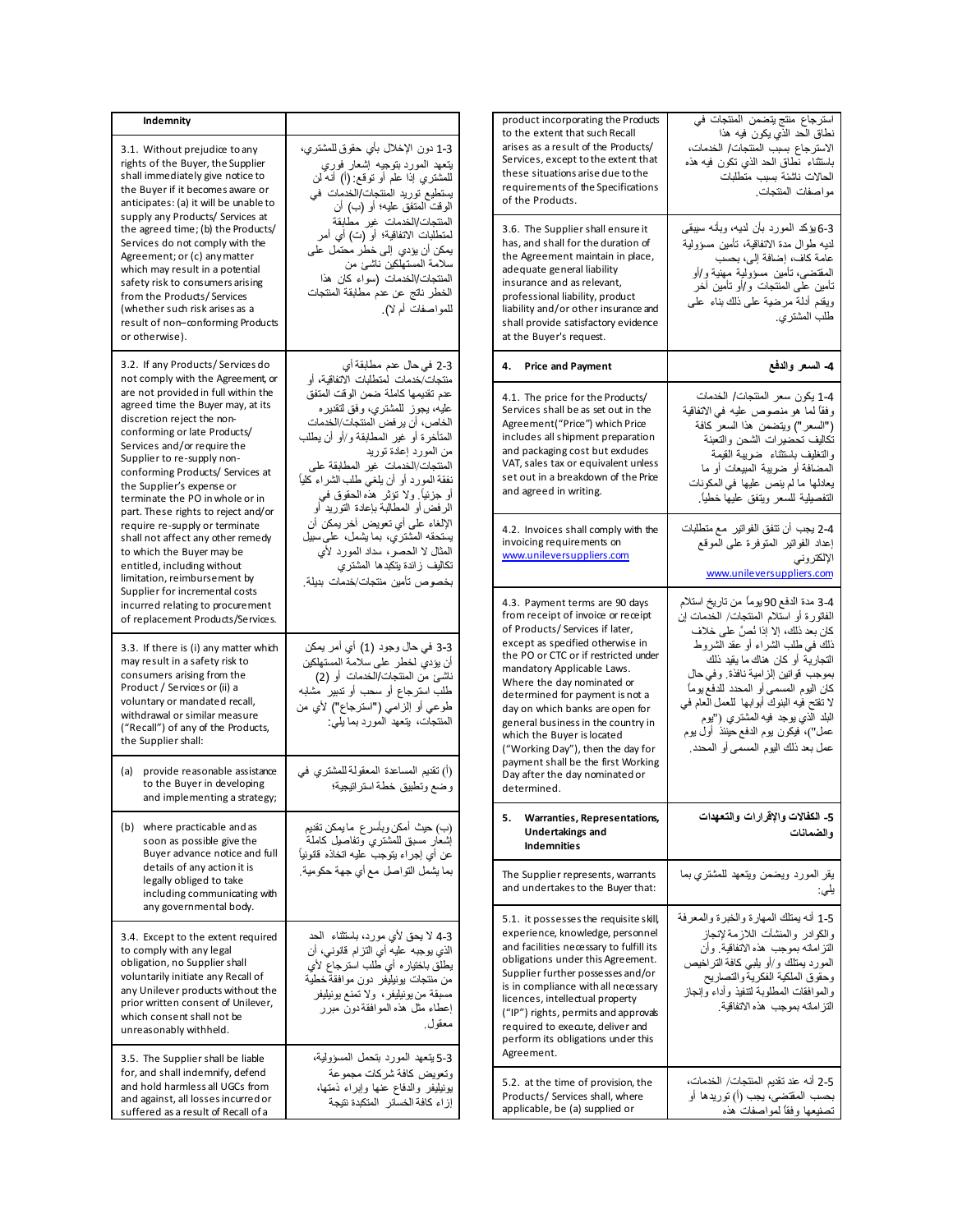| manufactured in accordance with<br>the specifications for such<br>Products/Services as approved or<br>provided by Buyer<br>("Specifications"), (b) of good<br>quality, (c) free from any defects,<br>(d) fit for the purpose for which<br>they are reasonably expected to be<br>used and (e) free from any liens,<br>claims, pledges or other<br>encumbrances;                                                                                                                                                                                                                                                                                                                                 | المنتجات/الخدمات التي يوافق عليها أو<br>يقدمها المشتري ("الموَّاصفات")، وأن<br>(ب) نكون ذات نوعية جيدة و(ت) خالية<br>من أي عيوب، و(ث) ومناسبة للغرض<br>المتوقع استخدامها لـه منطقياً و(ج) ألا<br>بكون عليها أي ر هون أو مطالبات أو<br>تعهدات أو التز امات أخر ي.                                                                                                                                                                                                                                                                             | 6.2. Consistent with its<br>undertakings under 6.1 above,<br>Supplier undertakes that:<br>(a) to the best of its knowledge<br>(reasonable enquiries having been<br>conducted by the Supplier), at the<br>date of entering into force of this<br>Agreement, neither it, nor its<br>directors, officers or employees,<br>have directly or indirectly, paid,<br>promised or offered to pay.                                                                                                                                                                                                                                                                                                                                                      | 6-2 وتماشياً مع تعهداته بموجب<br>الفقرة 6-1 أعلاه، يتعهد المورد بما<br>يلى:<br>(أ) أنه وفيي حدود علمه (بعد قيامه<br>بالاستفسارات المطلوبة في الحدود<br>المعقولة)، بتاريخ دخول هذه الاتفاقية<br>حيز التنفيذ، لا هو ولا أي من مديريه<br>أو مسؤوليه أو موظفيه قام بصورة<br>مباشرة أو غير مباشرة بدفع أو الوعد                                                                                                                                                                                                                                                                                                                  |
|------------------------------------------------------------------------------------------------------------------------------------------------------------------------------------------------------------------------------------------------------------------------------------------------------------------------------------------------------------------------------------------------------------------------------------------------------------------------------------------------------------------------------------------------------------------------------------------------------------------------------------------------------------------------------------------------|----------------------------------------------------------------------------------------------------------------------------------------------------------------------------------------------------------------------------------------------------------------------------------------------------------------------------------------------------------------------------------------------------------------------------------------------------------------------------------------------------------------------------------------------|-----------------------------------------------------------------------------------------------------------------------------------------------------------------------------------------------------------------------------------------------------------------------------------------------------------------------------------------------------------------------------------------------------------------------------------------------------------------------------------------------------------------------------------------------------------------------------------------------------------------------------------------------------------------------------------------------------------------------------------------------|-----------------------------------------------------------------------------------------------------------------------------------------------------------------------------------------------------------------------------------------------------------------------------------------------------------------------------------------------------------------------------------------------------------------------------------------------------------------------------------------------------------------------------------------------------------------------------------------------------------------------------|
| 5.3. the Products/ Services and<br>their supply, sourcing,<br>manufacture, packaging, sale,<br>delivery or the use by the Buyer<br>thereof shall not infringe the IP<br>rights of any third party. In the<br>event of a third party claim for IP<br>infringement in breach of the<br>Agreement, the Supplier shall be<br>liable for, and shall indemnify,<br>defend and hold harmless all UGCs<br>from and against all losses incurred<br>in connection with such claim;                                                                                                                                                                                                                       | 3-5 أن المنتجات/ الخدمات وتوريدها<br>ونأمين الحصول عليها ونصنيعها<br>وتعبئتها وبيعها وتسليمها واستخدامها من<br>قبل المشترى لا ينتهك حقوق الملكية<br>الفكرية لأي طرف ثالث. وفي حال<br>ادعاء طرف ثالث بوجود انتهاك لحقوق<br>الملكية الفكر يةبما يخالف هذه الاتفاقية،<br>يتحمل المورد المسؤولية ويقوم بتعويض<br>كافةشركات مجموعة بونيليفر والدفاع<br>عنها وإبراء ذمتها إزاء كافة الخسائر<br>المتكبدة في مايتصلى بهذه الدعوى؛                                                                                                                    | authorised the payment of, or<br>accepted any undue money or<br>other advantage of any kind in any<br>way connected with the Supplier's<br>relationship with Unilever under<br>this Agreement or otherwise;<br>(b) neither it, nor its directors,<br>officers or employees, will violate<br>any applicable anti-bribery laws or<br>standards. Specifically, Supplier<br>agrees that it will not, directly or<br>indirectly, pay, promise or offer to<br>pay, accept or authorise the                                                                                                                                                                                                                                                          | بدفع أو عرض دفع أو قبول أي مبلغ<br>مالي أو أي ميزة أخرى غير مستحقة<br>مهما كان نو عها بأي طريقة تتصل<br>بعلاقة المورد بيونيليفر بموجب هذه<br>الاتفاقية أو غير ها؛<br>(ب) أنه لا هو و لا أي من مدير يه أو<br>مسؤوليه أو موظفيه سيخالف أيأمن<br>قوانين أو معايير مكافحة الرشوة<br>النافذة وعلىوجه التحديد، يقر<br>المورد بأنهلن يقوم بصورة مباشرة<br>أو غير مباشرة بدفع أو الوعد بدفع أو<br>عرض دفع أو قبول أي مبلغ مالي أو                                                                                                                                                                                                   |
| 5.4. it shall and the applicable<br>Products/ Services supplied shall<br>comply with all relevant laws,<br>including but not limited to<br>governmental, legal, regulatory<br>and professional requirements<br>("Applicable Laws") in force in the<br>countries of manufacture, supply<br>and/or receipt of the Products/<br>Services and any countries of<br>which it has been notified where<br>the Buyer will use the<br>Products/Services or sell products<br>incorporating the Products and the<br>Supplier shall provide Buyer with<br>the information reasonably<br>required by Buyer in order for<br>Buyer to utilise the Products/<br>Services in compliance with<br>Applicable Laws. | 4-5 أن المورد يمتثل، وأن المنتجات/<br>الخدمات المعنية تمتثل، لكافة القوانين<br>ذات الصلة، التي تشمل على سبيل المثال<br>لا الحصو المتطلبات الحكومية والقانونية<br>والتنظيمية والمهنية النافذة ("القوانين<br>النافذة") في بلدان تصنيع وتوريد<br>واستلام المنتجات/ الخدمات وأى بلدان<br>يتم إخطار هبها كون المشترى سيستخدم<br>المنتجات/ الخدمات فيها أو بييع فيها<br>منتجات نتضمن المنتجات ، وأن يقدم<br>المورد للمشترى المعلومات الضوورية<br>المطلوبة من قبل المشتري كي يتمكن من<br>استعمال المنتجات/ الخدمات بما يتفق مع<br>القوانين النافذة. | payment of any undue money or<br>other advantage to a public official<br>or representative of a State-owned<br>enterprise, or to any person or<br>entity in connection with the<br>improper performance of any<br>public or business function or<br>activity. In addition, no payment<br>shall be made to anyone for any<br>reason on behalf of or for the<br>benefit of Unilever which is not<br>properly and accurately recorded<br>in the Supplier's books and<br>records, including amount,<br>purpose and recipient, all of which<br>shall be maintained with<br>supporting documentation;<br>(c) it shall not and shall not<br>authorize its subcontractors.<br>agents or other third parties to<br>request, agree to receive or accept | أي ميزة أخرى غير مستحقّةلمسؤول<br>حكومي أو ممثل مؤسسة تملكها<br>الدولة، أو لأي شخص أو جهة في ما<br>ينصل بأداء أي وظيفة أو نشاط عام<br>أو نجاري بصورة غير سليمة إضافة<br>إلىي نلك، لن تُقدم أي دفعة لأي<br>شخص لأى سبب كان نيابة عن<br>يونيليفر أو لمصلحتها دون ندوين ذلك<br>أصىو لأ بشكل دقيق في الدفاتر<br>والسجلات، بما يشمل مبلغ الدفعة<br>وسببها والمتلقىلها، والاحتفاظ<br>بو ثائق داعمة لذّلك كله؛<br>(ت) أنه لا ولن يخول مقاوليه من<br>الباطن أو وكلاءه أو أي أطراف<br>أخرى بطلب أي ميزة مالية أو غير<br>مالية أو الموافقة على استلامها أو<br>قبولها حيثماكان ينتظر منها أو<br>يستتبعها القيام أو احتمال القيام بمهمة |
| 6.<br><b>Responsible Sourcing Policy</b><br>and Anti-Bribery Compliance                                                                                                                                                                                                                                                                                                                                                                                                                                                                                                                                                                                                                        | 6- سياسة الاختيار المسؤول للمصادر<br>والالتزام بمكافحة الرشوة                                                                                                                                                                                                                                                                                                                                                                                                                                                                                | a financial or other advantage<br>where, in anticipation of or in<br>consequence thereof, a relevant                                                                                                                                                                                                                                                                                                                                                                                                                                                                                                                                                                                                                                          | أو نشاطما ذي صلة علمي نحو غير<br>سلبم؛<br>(ث) أنه اتخذ وسيستمر في اتخاذ                                                                                                                                                                                                                                                                                                                                                                                                                                                                                                                                                     |
| 6.1. Supplier acknowledges that it<br>has read the Unilever Responsible<br>Sourcing Policy (the "RSP") and<br>understands that it replaces all<br>previous supplier codes. Supplier<br>agrees:<br>a) that all entities of the Supplier<br>group will comply with the<br>Mandatory Requirements set out                                                                                                                                                                                                                                                                                                                                                                                         | 6-1 يقر المورد بأنه قد قرأ سياسة<br>بونيليفر بشأن الاختيار المسؤول<br>للمصادر وفهم بأنها نحل محل كل ما<br>سبقها من مدونات قواعد توريد.<br>ويوافق المورد علمي ما يلبي:<br>أ) أن جميع الكيانات التابعة لمجموعة<br>الْمورد نتوَّافق مع المتطلبات الإلزامية<br>الواردة في سياسة الاختيار المسؤول                                                                                                                                                                                                                                                 | function or activity is or may be<br>performed improperly;<br>(d) it has taken and will continue to<br>take reasonable measures to<br>prevent its subcontractors, agents<br>or any other third parties, subject<br>to its control or determining<br>influence, from engaging in any<br>conduct that would contravene (a),<br>$(b)$ or $(c)$ above.                                                                                                                                                                                                                                                                                                                                                                                            | تدابير معقولة للحيلولة دون تورط<br>مقاوليه من الباطن أو وكلائه أو أي<br>أطراف أخرى، تخضع لسيطرته أو<br>لتأثيره، فيأي سلوك من شأنه مخالفة<br>النبنود (أ) أو (ب) أو (ت) أعلاه.<br>يقر المورد بأهمية امتثال كافة كيانات<br>مجموعة المورد للمنطلبات الإلزامية<br>الواردة في سياسة الاختيار المسؤول                                                                                                                                                                                                                                                                                                                              |
| in the RSP (the "Mandatory<br>Requirements"); and<br>b) to take at its own cost any<br>action reasonably required by<br>Unilever to:<br>(i) verify compliance by all entities<br>of the Supplier group with the                                                                                                                                                                                                                                                                                                                                                                                                                                                                                | للمصادر ("المتطلبات الإلزامية")؛<br>ب) أن يتخذ على مسؤوليته الخاصة أي<br>إجراء تطلبه يونيليفر في الحدود<br>المعقولة من أجل:<br>(1) الْتحقق من تو افق كافة كيانات<br>مجموعة المورد مع المتطلبات<br>الإاز امية؛                                                                                                                                                                                                                                                                                                                                | Supplier acknowledges the<br>importance that all entities of the<br>Supplier group comply with the<br>Mandatory Requirements set out<br>in the RSP together with the<br>requirements at 6.2 (a), (b) and (c)<br>above. Further, Supplier<br>undertakes to notify Unilever if it                                                                                                                                                                                                                                                                                                                                                                                                                                                               | للمصادر والمنطلبات الواردة في<br>البنود 6-2 (أ) و(ب) و(ت) أعلاه.<br>كما يتعهد المورد بإخطار يونيليفر إذا<br>علم أو توفر لديه سبب للاعتقاد بوقوع<br>أي مخالفة لأي من هذه الالتز امات.<br>إذا لم يلب أي من أعضاء مجموعة<br>المورد المنطلبات الإلزامية ذات                                                                                                                                                                                                                                                                                                                                                                     |
| Mandatory Requirements; and<br>(ii) rectify any non-compliance by<br>an entity of the Supplier group<br>within the timeframe stipulated by<br>Unilever.                                                                                                                                                                                                                                                                                                                                                                                                                                                                                                                                        | (2) تصحيح أي حالة غير متوافقة لدى<br>أي كيان من كيلنات مجموعة المورد<br>ضمن المواعيد الزمنية التي تحددها<br>يونيليفر .                                                                                                                                                                                                                                                                                                                                                                                                                       | learns of or has reason to believe<br>that any breach of any such<br>obligation has occurred.<br>If any member of the Supplier<br>Group fails to meet the relevant                                                                                                                                                                                                                                                                                                                                                                                                                                                                                                                                                                            | الصلة الواردة في سياسة الاختيار<br>المسؤول للمصـادر أو أي من<br>الإقرارات أو الضمانات الواردة في<br>البنود 6-2 (أ) و(ب) و(ت) أعلاه،<br>فيتوجب علىالمورد حينئذ، عندما                                                                                                                                                                                                                                                                                                                                                                                                                                                        |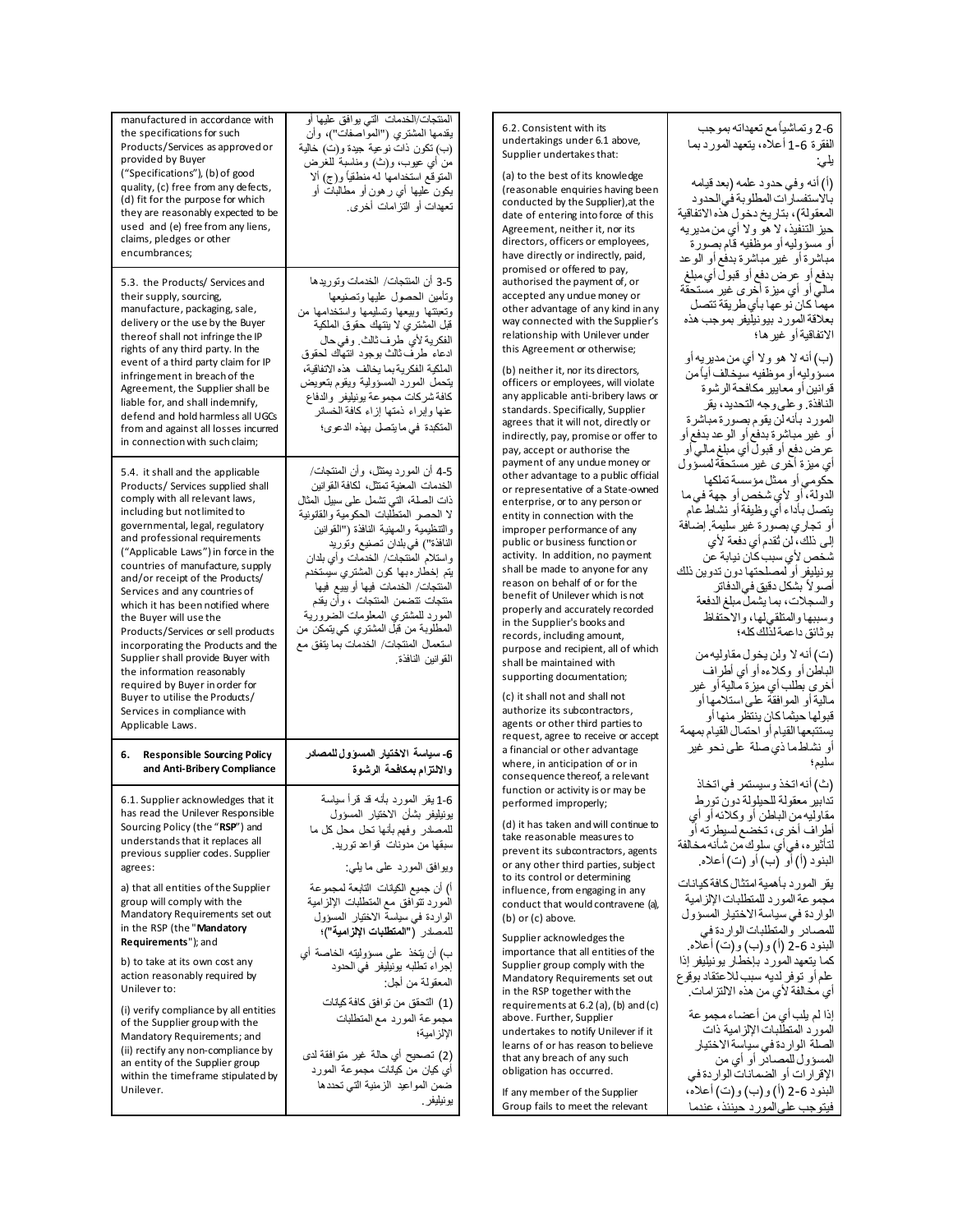| Mandatory Requirements in the                                                                                 | تعتبر يونيليفر أن هذه المخالفة يمكن    | existence and content of these            | ومحتواهما معلومات سرية أيضاً.              |
|---------------------------------------------------------------------------------------------------------------|----------------------------------------|-------------------------------------------|--------------------------------------------|
| RSP or any of the representations                                                                             | إصلاحها، أن يتخذ كافة الخطوات          | Terms and the Agreement are also          |                                            |
| and/or warranties set out in 6.2                                                                              | الإضافية التي تطلبها يونيليفر في       | Confidential Information.                 |                                            |
| (a), (b) and (c) above, then where                                                                            |                                        |                                           |                                            |
| Unilever considers that such a                                                                                | الحدود المعقولة لإصلاح المخالفة، بما   | 7.2. The Supplier undertakes (a) to       |                                            |
| breach can be remediated.                                                                                     | يشمل تطبيق إجراءات كافية لمنع          | keep all Confidential Information         | 2-7 ينعهد المورد (أ) بالحفاظ على           |
| Supplier shall take all further steps                                                                         | تكرار مثل هذه المخالفة مستقبلاً.       |                                           | المعلومات السرية في سرية تلمة              |
| as reasonably stipulated by                                                                                   |                                        | strictly confidential and (b) not to      | و(ب) عدم استخدام أي معلومات                |
|                                                                                                               | وحيثما تكون المخاوف من المخالفة        | use any Confidential Information          | سرية لأي غرض غير ما يقتضيه                 |
| Unilever to remedy the breach,                                                                                | كبيرة ولا يمكن أو لم يتم إصلاح         | for any purpose other than in             | الامتثال لالتزاماته بموجب هذه              |
| including the implementation of                                                                               | المخالفة وفقأ للمتطلبات الواردة أعلاه، | complying with its obligations            |                                            |
| adequate procedures so that no                                                                                |                                        | under the Agreement and (c) not           | الاتفاقية و(ت) وعدمالإفصاح عن أي           |
| such breach will arise again.                                                                                 | تحتفظ يونيليفر بحقها فيإنهاء هذه       | to disclose any Confidential              | معلومات سرية لأي شخص غير                   |
|                                                                                                               | الاتفاقية بأثر فوري وفي حال قيام       | Information to any person other           | مسوّ و ليه و مو ظفيه، إلا في الحدو د       |
| Where concerns arising out of the                                                                             | يونيليفر بإنهاء الاتفانية بموجب هذه    | than its officers and employees,          | الضرورية لغرض القيام بالتزاماته            |
| breach are material and the breach                                                                            | الفقرة، فلا يحق لأي عضو من             | except to the extent it is necessary      |                                            |
| cannot be or is not remedied in                                                                               |                                        | for the purpose of performing its         | بموجب هذه الاتفاقية. ولا ينطبق هذا         |
| accordance with the requirements                                                                              | أعضاء مجموعة المورد، من دون            | obligations under the Agreement.          | التعهد في الحدود التي تكون فيها            |
| set out above, Unilever reserves                                                                              | المساس بأي نفقات مستحقة أو أي          |                                           | المعلومات السرية معلومات متاحة             |
| the right to terminate this                                                                                   | النز امات فائمة مسبقاً، المطالبة       | The undertaking shall not apply to        | للعموم دون إخلال من جانب المورد،           |
| Agreement with immediate effect.                                                                              | بالنعويض أو بدل أخر ، بغض النظر        | the extent Confidential                   |                                            |
| In the event that Unilever                                                                                    |                                        | Information is information in the         | أو إذا كان المورد ملزماً بالكشف عنها       |
| terminates this Agreement under                                                                               | عن أي أنشطة أو اتفاقات تم الدخول       | public domain through no fault of         | بموجب القانون. وتعتبر أي مخالفةمن          |
| this provision, without prejudice to                                                                          | فيهامع أطراف أخرى إضافية قبل           | the Supplier or the Supplier is           | جانب مسؤولي المورد أو موظفيه               |
| any charges owing or any other                                                                                | إنهاء الاتفاقية                        | required to disclose it by law. Any       | لالتز امات المورد بموجب هذه الفقرة         |
| pre-existing liabilities, no member                                                                           |                                        | breach of the Supplier's obligations      |                                            |
|                                                                                                               | يمكن الاطلاع على سياسة الاختيار        | under this clause by its officers and     | مخالفة من جانب المورد. وباستثناء           |
| of the Supplier Group shall be                                                                                | المسؤول للمصادر ومنها المنطلبات        | employees shall be deemed to be a         | الحدود التي تفرضها القوانين النافذة أو     |
| entitled to claim compensation or                                                                             | الإلزامية على هذا الرابط               | breach by the Supplier. Except to         | ما يلز م للقيام بالالتز امات المتبقية      |
| any further remuneration,                                                                                     |                                        | the extent required under                 | بموجب الاتفاقية، يجب على المورد            |
| regardless of any activities or                                                                               | http://www.unilever.com/re             | Applicable Laws or necessary for          |                                            |
| agreements with additional third                                                                              | /sponsible-sourcing-policy             |                                           | إعادة كافة المعلومات السرية إلى            |
| parties entered into before                                                                                   |                                        | the performance of remaining              | المشتري أو إتلافها، إن طلب منه ذلك،        |
| termination.                                                                                                  |                                        | obligations under the Agreement,          | عند إنهاء أو انتهاء الاتفاقبة.             |
|                                                                                                               |                                        | all Confidential Information shall        |                                            |
| The RSP including the Mandatory                                                                               |                                        | be returned to the Buyer or, if           |                                            |
| Requirements can be accessed on:                                                                              |                                        | requested, destroyed on                   |                                            |
| http://www.unilever.com/responsib                                                                             |                                        | termination or expiry of the              |                                            |
| le-sourcing-policy/.                                                                                          |                                        | Agreement.                                |                                            |
|                                                                                                               |                                        |                                           |                                            |
|                                                                                                               |                                        |                                           |                                            |
|                                                                                                               |                                        |                                           |                                            |
|                                                                                                               | 5-3 يقوم المورد (على نفقته الخاصة،     | <b>Intellectual Property Rights</b><br>8. | 8- حقوق الملكية الفكرية                    |
| 6.3. Where reasonably required by<br>Unilever, Supplier shall (at the                                         | عندما تطلب ذلك يونيليفر في الحدود      |                                           |                                            |
|                                                                                                               | المعقولة، بالتسجيل في نظام بونيليفر    | 8.1. Each party shall remain the          | 8-1 بيقى كل طر ف المالك لكافة حقو ق        |
| Supplier's own cost) register with<br>Unilever's Supplier Qualification                                       | لتأهيل الموردين ("نظام نأهيل           | owner of all IP owned by it before        |                                            |
|                                                                                                               | الموردين") واستكمال أي خطوات           | the start of its relationship with        | الملكية الفكرية التي يملكها قبل بدء        |
|                                                                                                               |                                        |                                           | العلاقةمع الطرف الأخر بصورة مستقلة         |
| System ("USQS") and complete any<br>steps required to achieve<br>compliance.                                  | مطلوبة لتحقيق الامتثال للنظام          | the other party independently or          | أو نشأت خارج إطار هذه العلاقة              |
|                                                                                                               |                                        | created outside the scope of such         | (الملكية الفكرية الخلفية). ويبقى           |
|                                                                                                               | 4-6 يجب على المورد الإجابة على         | relationship ("Background IP"). The       | المشترى المالك لحقوق الملكية الفكرية،      |
| 6.4. Supplier must complete a                                                                                 |                                        | Buyer shall remain the owner of P,        | الحالية والمستقلية، المتعلقة أو الناشئة    |
| questionnaire, provided from time                                                                             | الاستبيان الذي تقدمه له بونيليفر من    | whether existing or future, relating      | في سياق قيام المورد بالتزاماته بموجب       |
| to time by Unilever, designed to                                                                              | وقت لأخر، والمصمم بهدف تحديد أي        | to or created in the course of the        |                                            |
| identify the potential presence of                                                                            | وجود محتمل للمعادن المؤججة             | Supplier's performance of its             | هذه الاتفاقية، وبناء عليه بتنازل المورد    |
| "conflict minerals" (as defined                                                                               | للنزاعات (وفق التعريف الوارد لمها في   | obligations under the Agreement           | وير تب تتاز ل كافة الأطر اف الأخر ي        |
| under applicable laws) in any                                                                                 | القوانين النافذة) في أي من المنتجات.   | and as such Supplier shall assign         | للمشتر ي بضمان ملكية كاملة عن حقوق         |
| products. If requested by Unilever                                                                            |                                        | and shall procure that all third          | الملكية الفكرية في المنجز ات المسلمة،      |
| based on the results of such                                                                                  | ويجب على المورد، في حال طلبت           | parties assign to the Buyer with full     | بما يشمل أي تعنيلات مخصصة على              |
| questionnaire, Supplier must                                                                                  | بونيليفر ذلك بناء على نتائج الاستبيان، | title guarantee, the IP rights in the     | المنتجات/ الخدمات، لكن باستثناء الملكية    |
| perform appropriate due diligence                                                                             | القيام بتطبيق اجراءات العذلية الواجبة  | deliverables, induding any                |                                            |
| on its supply chain in order to                                                                               | المناسبة على سلسلة التوريد الخاصة به   | customisations to the Products/           | الفكرية الخلفية للمورد. وفي حال كان        |
| identify the actual presence and                                                                              | من أجل الوقوف على الوجود الفعلمي       |                                           | النتاز ل عن الملكية غير  ممكن قانونياً،    |
|                                                                                                               | للمعلان المؤججة للنزاعات ومنشئها في    | Services, but excluding the               | يمنح المورد بموجب هذه الاتفاقية ويتدبر     |
|                                                                                                               | أي منتج في مهلة لا نتحدى ثلاثين (30)   | Supplier's Background IP. Where           | منح كافة الأطراف الأخرى لشركة              |
|                                                                                                               |                                        | assignment of title is not legally        | بونيليفر/المشتري ترخيصأ دائمأ عالمي        |
| origin of conflict minerals in any<br>product no later than thirty (30)<br>days following each calendar year. | بوماً بعد كل سنة نقويمية. وليس من      | feasible, Supplier hereby grants          | النطاق لا راجعة فيه وغير حصوي              |
|                                                                                                               | المضووري أن نطلب بونيليفر ً من المورد  | and shall procure that all third          | ويمكن التنازل عنه وبدون مقابل (مع          |
| Unilever may not necessarily ask<br>Supplier to complete a                                                    | استكمال الاستبيان إذا حسمت يونيليفر    | parties grant to Unilever/Buyer, a        |                                            |
| questionnaire if Unilever                                                                                     | بأن الأشياء التـَّى يقدمها المورد لا   | world-wide, perpetual, irrevocable,       | الحق الكامل بتر خيصه من الباطن)            |
| determines the items Supplier                                                                                 | تحتوى على معادن مؤججة للنزاعات.        | non-exclusive, assignable, royalty-       | لاستخدام المنتجات/الخدمات أو إعادة         |
| provides do not contain conflict                                                                              |                                        | free license (with full right to          | إنتاجها أو استغلالها أو تحديلها أو التغيير |
|                                                                                                               |                                        | sublicense) to use, reproduce,            | فيها أو دمجها دون قيود وبالنسبة لكافة      |
|                                                                                                               |                                        | exploit, modify, alter or integrate       | الأعمال الخاضعة لحقوق التأليف المنشأة      |
|                                                                                                               | 7- السرية                              | the Products/ Services without            | بموجب هذه الاتفاقية، يجب على المورد        |
|                                                                                                               |                                        | restriction. For all copyright work       | إعداد وحفظ استمارة سجل لحقوق               |
|                                                                                                               |                                        | created under this Agreement,             |                                            |
|                                                                                                               | 1-7 سيكشف المشترى للمورد أو بوفر       |                                           | التأليف نتضمن كافة المعلو مات              |
| minerals.<br>7. Confidentiality<br>7.1. The Buyer will disclose or<br>make available to the Supplier          | له معلو مات نتعلق بأعمال أو  منتجات    | Supplier shall complete and               | الضوورية المتضمنة للمؤلف والعمل            |
| information relating to Unilever                                                                              | مجموعة بونيليفر ("معلومات سرية").      | maintain a copyright record form          | وتاريخه ومكله.                             |
| group business or products                                                                                    | كما يعتبر وجود هذه الشروط والاتفاقية   | containing all necessary                  |                                            |
| ("Confidential Information"). The                                                                             |                                        | information including the author,         |                                            |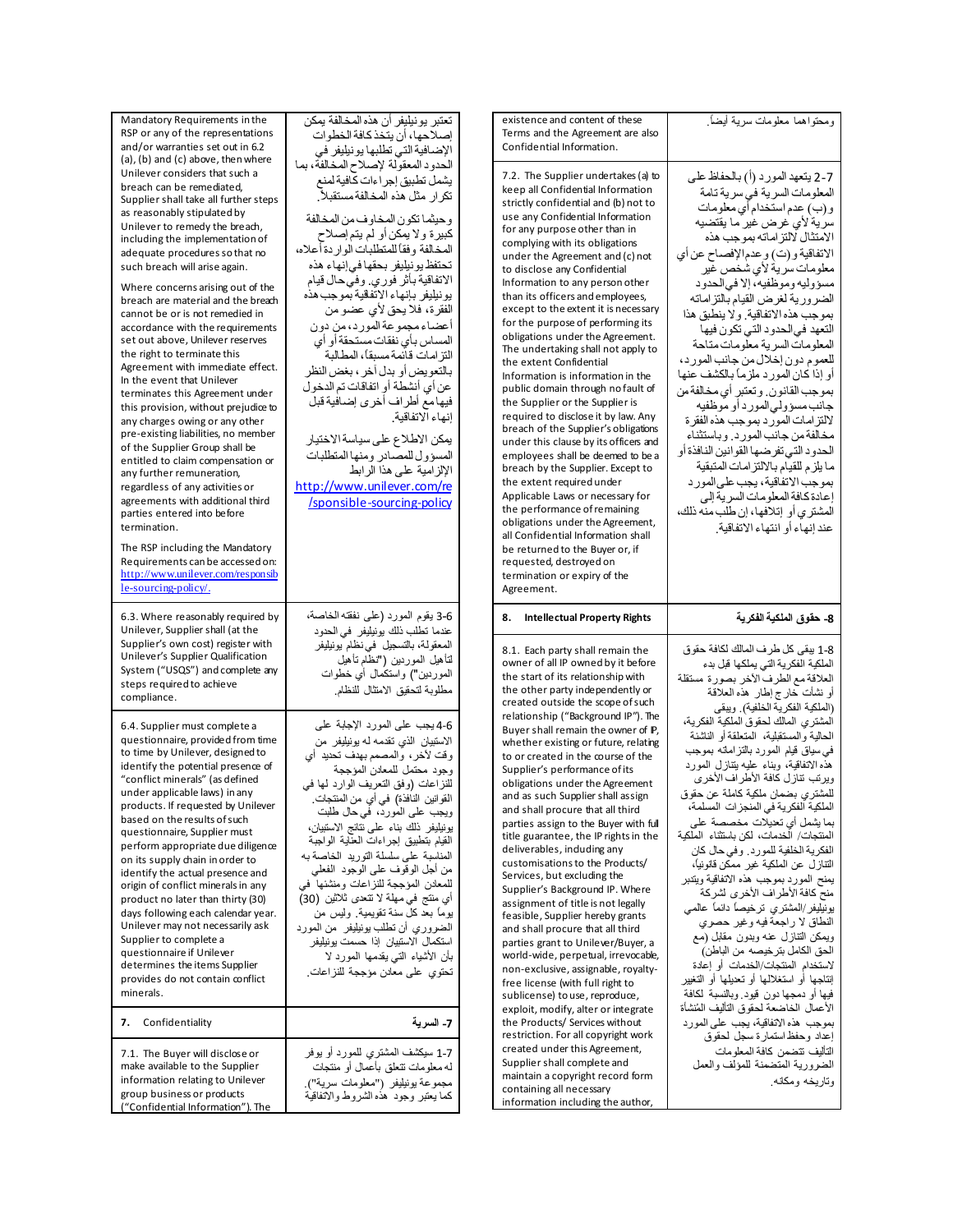| work, date and place.                                                                                                                                                                                                                                                                                                                                                                               |                                                                                                                                                                                                                                                                                                                                                                                                                                                                                                                         | guidance, codes or certification                                                                                                                                                                                                                                                                                                                                                                                                              | قانون خصوصية المستهلك في                                                                                                                                                                                                                                                                                                                                                                                                                                              |
|-----------------------------------------------------------------------------------------------------------------------------------------------------------------------------------------------------------------------------------------------------------------------------------------------------------------------------------------------------------------------------------------------------|-------------------------------------------------------------------------------------------------------------------------------------------------------------------------------------------------------------------------------------------------------------------------------------------------------------------------------------------------------------------------------------------------------------------------------------------------------------------------------------------------------------------------|-----------------------------------------------------------------------------------------------------------------------------------------------------------------------------------------------------------------------------------------------------------------------------------------------------------------------------------------------------------------------------------------------------------------------------------------------|-----------------------------------------------------------------------------------------------------------------------------------------------------------------------------------------------------------------------------------------------------------------------------------------------------------------------------------------------------------------------------------------------------------------------------------------------------------------------|
| 8.2. Each Supplier shall permit the<br>use of its and its affiliates'<br>Background IP, to the extent<br>reasonably necessary in order for<br>any UGC and its respective<br>suppliers, copackers and repackers<br>to utilize customized IP owned or<br>licensed by any UGC ("Unilever IP")<br>under the Agreement to make,<br>use, modify, incorporate, develop<br>or supply the Products/Services. | 8-2 يجب على كل مورد أن يعطي<br>الإنن باستخدام الملكية الفكر ية الخلفية<br>الخاصة به وبالجهات التابعة له، وذلك<br>في الحدود الضوورة منطقياً كي تتمكن<br>أيّ شركة من شركات مجموعة يونيليفر<br>والموردين وشركات النعبئة وإعادة<br>التعبئة المعنية المتعاقدة معها من<br>استعمال الملكية الفكر ية المخصصة<br>المملوكة أو المرخصة لإحدى شركات<br>مجمو عة يونيليفر   ("الملكية الفكرية<br>ليونيليفر ") بموجب هذه الاتفاقية من أجل<br>استحداث المنتجات/الخدمات أو<br>استخدامها أو تعديلها أو إدماجها أو<br>تطوير ها أو توريدها. | mechanisms of the relevant<br>regulatory authority regarding<br>such laws; "including", "includes"<br>means "including/includes without<br>limitation";<br>"UPD" means Personal Data<br>provided or made available to<br>Supplier by (or collected or created<br>for) UGC or a Buyer in connection<br>with this Agreement.                                                                                                                    | كاليفورنيا ، Cal. سيف. القانون §§<br>1798.100 وما يليها ("CCPA") ؛ و<br>(4) الإرشادات أو المدونات أو آليات<br>التصديق المقابلة للسلطة التنظيمية<br>ذات الصلة فيما يتعلق بهذه القوانين ؛<br>" <b>بما في</b> ذلك" ، "يشمل" يعني "بما  في<br>ذلك / يشمل على سبيل المثال لا<br>الحصر " ؛<br>"UPD" تعني البيانات الشخصية<br>المقدمة أو المتاحة للمورد بواسطة (أو<br>تم جمعها أو إنشاؤها من أجل) UGC أو<br>المشترى فيما يتعلق بهذه الاتفاقية.                               |
| 8.3. The Supplier a) shall supply all<br>Products/ Services that require<br>Unilever IP exdusively for each                                                                                                                                                                                                                                                                                         | 3-8 يجب على المورد (أ) أن يورد كافة<br>المنتجات الخدمات التي تتطلب الملكية<br>الفكرية ليونيليفر حصوياً لكل مشترى                                                                                                                                                                                                                                                                                                                                                                                                        | 9.2. Reference to laws includes<br>subordinate legislation and means<br>that law as amended or re-enacted<br>from time to time.                                                                                                                                                                                                                                                                                                               | .9.2 9.2. تتضمن الإشارة إلى القوانين<br>تشريعات ثانوية وتعبى ذلك القانون بصيغته<br>المعدلة أو المعاد سنها من وقت لآخر.                                                                                                                                                                                                                                                                                                                                                |
| Buyer and (b) shall not and shall<br>procure that its affiliates do not<br>supply such Products/Services or<br>any components that contain<br>Unilever IP (or any products which<br>embody any Unilever IP)to, or<br>permit them to be provided,                                                                                                                                                    | و(ب) يجب عليه هو، وأن يوجب علَمي<br>الكيانات التابعة لـه، عدم توريد هذه<br>المنتجات/الخدمات أو أي مكونات<br>تتضمن حقوق ملكية فكرية ليونيليفر (أو<br>أى منتجات تشتمل على حقوق ملكية<br>فكرية ليونيليفر) أو السماح بتقديمها أو                                                                                                                                                                                                                                                                                            | 9.3. A reference to UGC in this<br>clause means UGC or the Buyer<br>that is the Controller of the<br>relevant Personal Data for the<br>particular Processing.                                                                                                                                                                                                                                                                                 | .9.3 9.3 تشير الإشارة إلى <b>UGC</b> في هذا البند<br>إلى UGC أو المشترى الذي يتحكم في البيانات<br>الشخصية ذات الصلة للمعالجة المعينة.                                                                                                                                                                                                                                                                                                                                 |
| distributed or sold, directly or<br>indirectly, to any person other<br>than a UGC or a third party<br>nominated by a UGC, including co-<br>manufacturers, copackers and<br>repackers ("Third Party"). No<br>Supplier shall sell, market or<br>distribute any lookalikes,<br>counterfeit, defective or surplus<br>products containing or embodying<br>any Unilever IP.                               | توزیعها أو بیعها، بشکل مباشر أو غیر<br>مباشر ، لأى شخص من غير شركات<br>مجموعة بوْنيليفر أو غير طرف ثالث<br>تسميه إحدى شركات مجموعة يونيليفر ،<br>بما في ذلك شركات التصنيع والتعبئة<br>وإعادة التعبئة ("الطرف الثالث").<br>ويجب ألا يقوم أي مورد ببيع أي منتجات<br>مشابهة أو مقلدة أو مضللة أو فآنضة<br>تحتوي على أو نتضمن أي من حقوق<br>الملكية الخاصة بيو نيليفر .                                                                                                                                                     | 9.4. For the Services, the Supplier<br>is a Processor acting only on UGC's<br>documented instructions. The<br>context for and purposes of<br>Processing UPD is the Supplier's<br>provision of the Services under this<br>Agreement. It will include all<br>Processing activities required to<br>perform the Services, will relate to<br>various categories of Personal Data<br>(which may include personal and<br>contact details, employment | .9.4 9.4 بالنسبة للخدمات ، فإن المو د هو<br>معالج يعمل فقط بناءً على التعليمات<br>الموثقة من UGC. سياق وأغراض معالجة<br>UPD هو توفير المورد للخدمات بموجب<br>هذه الاتفاقية. ستشمل جميع أنشطة<br>المعالجة المطلوبة لأداء الخدمات ،<br>وستتعلق بفئات مختلفة من البيانات<br>الشخصية (والبي قد تشمل التفاصيل<br>الشخصية وتفاصيل الاتصال ، ومعلو مات<br>التوظيف ، ومعلومات التسويق ، والتفاصيل<br>المالية أو تفاصيل الدفع) وستؤثر على<br>مواضيع البيانات (التي قد تشمل UGC |
| 8.4. The Supplier shall ensure<br>all defective, obsolete or<br>excess materials containing<br>Unilever IP are rendered<br>unsuitable for usage. The Supplier<br>shall provide evidence of<br>compliance with this provision to<br>Buyer when required.                                                                                                                                             | 4-8 بحرص المورد على اعتبار كافة<br>المواد المعيبة أو قديمة الطر از أو<br>الفائضة المحتوية على حقوق ملكية<br>فكرية ليونيليفرۃ مو اداً غير مناسبة<br>للاستخدام ويجب علىى المورد نقديم<br>دليل على الامتثال لمهذا البند عندما يطلب<br>المشترى ذلك                                                                                                                                                                                                                                                                          | information, marketing<br>information, financial or payment<br>details) and will affect Data<br>Subjects (which may include UGC<br>employees and staff, customer and<br>clients), as more particularly<br>recorded by the parties. No special<br>categories of Personal Data will be<br>Processed without UGC's prior                                                                                                                         | الموظفين والموظفين والعملاء والعملاء) ،<br>كما هو مسجل بشكل خاص من قبل<br>الأطراف. لن تتم معالجة أي فئات خاصة من<br>البيانات الشخصية بدون موافقة كتابية<br>مسبقة من UGC. يجب معالجة UPD لمدة<br>الاتفاقية وبعد الانهاء أو انتهاء الصلاحيةكما<br>هو مطلوب للامتثال لالتزامات الحذف /<br>الإرجاع أدناه.                                                                                                                                                                 |
| 9. Data Protection and Privacy<br>9.1. The definitions below will have<br>the following meaning:<br>"Controller", "Personal Data<br>Breach" "Data Subject", "Personal                                                                                                                                                                                                                               | حماية البيانات والخصوصية<br>.9.1 9.1 التعريفات أدناه سيكون لها<br>المعنى التالي:<br>"المتحكم في البيانات" و <sup>"</sup> خرق                                                                                                                                                                                                                                                                                                                                                                                            | written approval. UPD shall be<br>Processed for the Agreement<br>duration and following termination<br>or expiry as required to comply<br>with the deletion/return<br>obligations below.                                                                                                                                                                                                                                                      |                                                                                                                                                                                                                                                                                                                                                                                                                                                                       |
| Data" "Processing" (including the<br>derivatives "Processed" and<br>"Process") and "Processor", have<br>the meanings given in the GDPR or,<br>where relevant, the meaning of<br>the essentially equivalent terms in<br>other applicable Data Protection<br>Laws;<br>"Data Protection Laws" means any<br>applicable law relating to the                                                              | البيانات الشخصية" و "موضوع<br>البيانات" و "البيانات الشخصية" و<br>"المعالجة" (بما في ذلك المشتقات<br>"المعالجة" و "المعالجة") و "المعالج"<br>، لها المعاني الواردة في اللائحة العامة<br>لحماية البيانات أو ، عند الاقتضاء ،<br>معنى المصطلحات المكافئة بشكل<br>أساسي في قوانين حماية البيانات<br>الأخرى المعمول بها ؛                                                                                                                                                                                                   | 9.5. The parties may, individually<br>as separate Controllers, need to<br>Process Personal Data of each<br>other's representatives. The<br>Supplier may also Process UPD for<br>the purposes of providing the<br>Services as a separate Controller in<br>some respects, as agreed in writing<br>by the parties.                                                                                                                               | .9.5 قد يحتاج الطرفان ، بشكل فردي<br>كمراقبين منفصلين ، إلى معالجة البيانات<br>الشخصية لممثلى بعضهم البعض. يجوز<br>للمورد أيضًا معالجة برنامج UPD لأغراض<br>توفير الخدمات كمراقب منفصل في بعض<br>النواحي ، على النحو المتفق عليه كتابيا من<br>قبل الأطراف.                                                                                                                                                                                                            |
| Processing, privacy, and use of<br>Personal Data including: (i)<br>European Parliament Regulation<br>(EU) 2016/679 (the " <b>GDPR</b> "); (ii)<br>any corresponding national laws or<br>regulations; (iii) the California                                                                                                                                                                           | "قوانين حماية البيانات" تعني أي<br>قانون معمول به يتعلق بمعالجة<br>وخصوصية واستخدام البيانات<br>الشخصية بما في ذلك: (1) لائحة<br>البرلمان الأوروبي (الاتحاد الأوروبي)                                                                                                                                                                                                                                                                                                                                                   | 9.6. The Supplier will only Process<br>UPD in accordance with this<br>Agreement as necessary to provide<br>the Services to UGC.                                                                                                                                                                                                                                                                                                               | .9.6 لن يقوم المورد بمعالجة UPD إلا وفقًا<br>لهذه الاتفاقية عند الضرورة لتوفير الخدمات<br><b>UGC</b>                                                                                                                                                                                                                                                                                                                                                                  |
| Consumer Privacy Act, Cal. Civ.<br>Code §§ 1798.100 et seq (the<br>"CCPA"); and (iv) corresponding                                                                                                                                                                                                                                                                                                  | GDPR") 679/2016 ("GDPR") ؛ (2) أي<br>قوانين أو لوائح وطنية مقابلة ؛ (3)                                                                                                                                                                                                                                                                                                                                                                                                                                                 | 9.7. The Supplier shall: (i) comply<br>with and Process all UPD in<br>accordance with applicable Data                                                                                                                                                                                                                                                                                                                                         | .9.7 يلتزم الموردبما يلي: (1) الامتثال<br>ومعالجة جميع التحديثات الجديدة وفقًا<br>لقوانين حماية البيانات المعمول بها ؛ (2)                                                                                                                                                                                                                                                                                                                                            |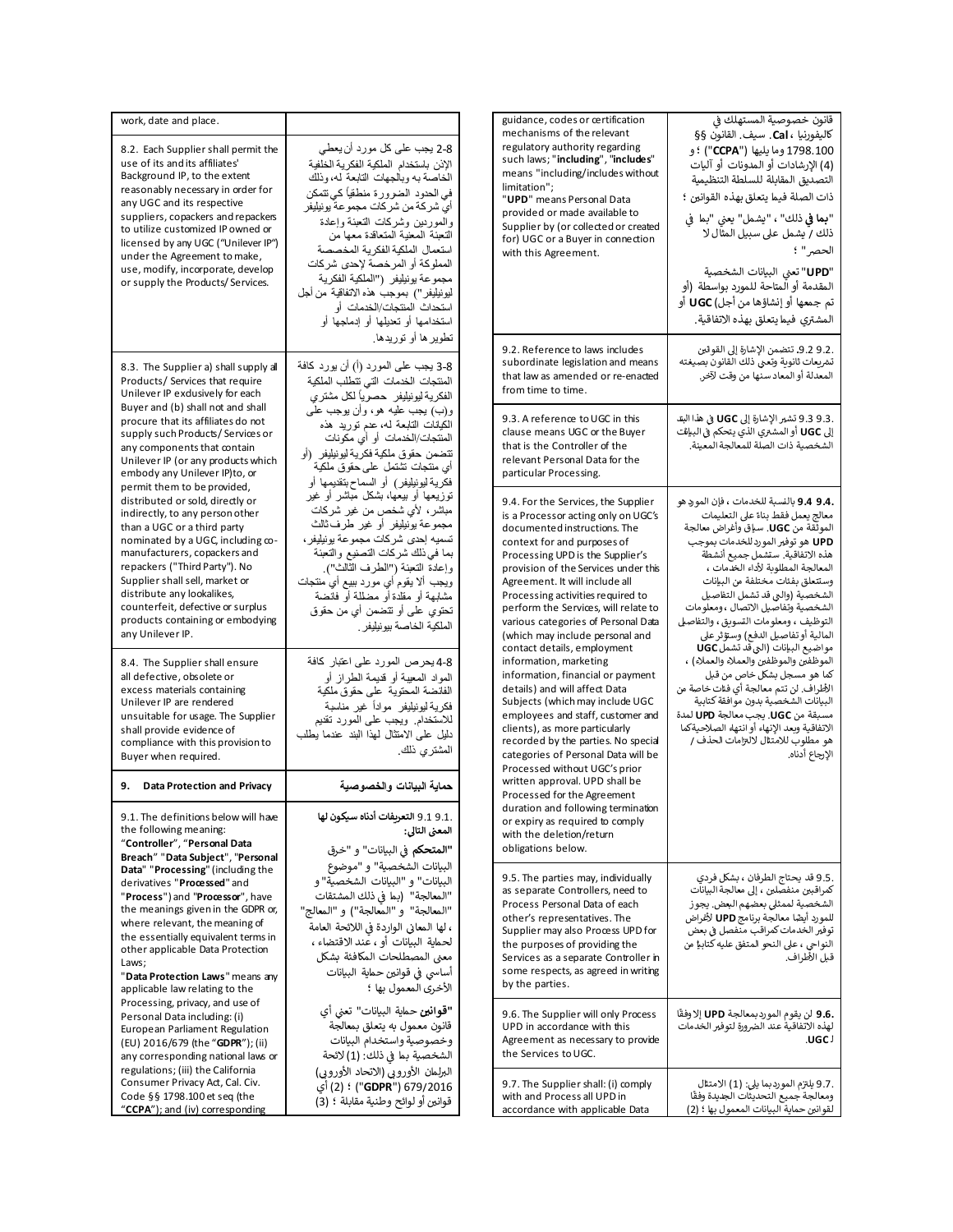| Protection Laws; (ii) co-operate<br>and assist UGC with any data<br>protection impact assessments and<br>consultations with (or notifications<br>to) or responding to questions<br>from or investigations by<br>regulators or supervisory<br>authorities; and (iii) promptly<br>inform UGC if any of its<br>instructions infringe Data<br>Protection Laws.                                                                                                                                                                                                                                                                   | التعاون ومساعدة المحتوى الذى ينشئه<br>المستخدمون في أي تقييمات ومشاورات<br>لتأثير حماية البيانات مع (أو إخطارات إلى) أو<br>الردعلى أسئلة أوتحقيقات من قبل<br>المنظمين أو السلطات الإشرافية ؛ و (3) إبلاغ<br>المحتوى الذى ينشئه المستخدمون على<br>الفور إذاكان أي من تعليماته ينتهك قوانين<br>حماية البيانات.                                                                                     | organisational measures to protect<br>UPD against a Personal Data<br>Breach, which shall at all times<br>satisfy, at a minimum, the<br>standards required by Data<br>Protection Laws.<br>9.13. If the Supplier becomes<br>aware of any Personal Data<br>Breach, it shall without undue<br>delay (and in any event within 24<br>hours) notify UGC, investigate the                                                                                                                                                                                                              | الشخصية ، والتي يجب أن تفي في جميع<br>الأوقات ، على الأقل ، بالمعايير المطلوبة<br>بموجب قوانين حماية البيانات.<br>.9.13 إذاعلم المورد بأي خرق للبيانات<br>الشخصية ، فَيجب عليه دون تأخير لا داي<br>له (وعلى أي حال خلال 24 ساعة) إخطار<br>UGC والتحقيق في خرق البيانات<br>الشخصية ومعالجة / تخفيف أي ضرر                                                                                                                      |
|------------------------------------------------------------------------------------------------------------------------------------------------------------------------------------------------------------------------------------------------------------------------------------------------------------------------------------------------------------------------------------------------------------------------------------------------------------------------------------------------------------------------------------------------------------------------------------------------------------------------------|--------------------------------------------------------------------------------------------------------------------------------------------------------------------------------------------------------------------------------------------------------------------------------------------------------------------------------------------------------------------------------------------------|--------------------------------------------------------------------------------------------------------------------------------------------------------------------------------------------------------------------------------------------------------------------------------------------------------------------------------------------------------------------------------------------------------------------------------------------------------------------------------------------------------------------------------------------------------------------------------|-------------------------------------------------------------------------------------------------------------------------------------------------------------------------------------------------------------------------------------------------------------------------------------------------------------------------------------------------------------------------------------------------------------------------------|
| 9.8. Where the CCPA applies, the<br>Parties acknowledge and agree<br>that (a) the Supplier shall act as a<br>"Service Provider," as such term is<br>defined in the CCPA, and shall<br>collect, access, maintain, use,<br>process and transfer UPD solely for<br>the purpose of performing the<br>Supplier's obligations under this                                                                                                                                                                                                                                                                                           | .9.8 في حالة تطبيق <b>CCPA</b> ، يقر الطرفان<br>وبو افقان على أنه (أ) يجب أن يعمل المو ردك<br>"مقدم خدمة" ، على النحو المحدد في<br>CCPA ، ويجب عليه جمع UPD والوصول<br>إليه والحفاظ عليه واستخدامه ومعالجته<br>ونقله فقط من أجل الغرض من أداء التزامات<br>الموردبموجب هذه الاتفاقية لصالح السركة<br>أو نيابة عنها وليس لأى غرض تجارى بخلاف<br>أداء هذه الالتزامات ؛ (ب) لايجوز للموردبيع         | Personal Data Breach,<br>remediate/mitigate any damage<br>and prevent re-occurrence<br>(providing UGC with detailed<br>related information throughout),<br>and cooperate in informing the<br>relevant supervisory authorities or<br>affected Data Subjects.                                                                                                                                                                                                                                                                                                                    | ومنع تكرار حدوثه (تزويد UGC بالتفاصيل<br>ذات الصلة المعلومات في جميع أنحاء) ،<br>والتعاون في إبلاغ السلطات الإشرافية ذات<br>الصلة أو موضوعات البيانات المتأثرة.                                                                                                                                                                                                                                                               |
| Agreement for or on behalf of<br>Company and for no commercial<br>purpose other than the<br>performance of such obligations;<br>(b)the Supplier shall not sell,<br>disclose, release, transfer, make<br>available or otherwise<br>communicate any UPD to any third<br>party without the prior written<br>consent of UGC, other than<br>disclosures (i) to a sub-contractor<br>for a business purpose pursuant to<br>a written agreement to protect<br>UPD in the same manner as<br>provided herein, (ii) to a third party<br>as necessary to comply with<br>applicable laws, or (iii) as<br>otherwise permitted by the CCPA. | ، أو الكشف ، أو الإفراج ، أو النقل ، أو<br>الإتاحة ، أو نقل أي تحديث لأي طرف ثالث<br>دون الحصول على موافقةكتابية مسبقة من<br>UGC ، بخلاف الإفصاحات (1) إلى مقاول<br>من الباطن لغرض تجاري وفقًا إلى اتفاقية<br>مكتوبة لحماية UPD بنفس الطريقة<br>المنصوص عليها في هذه الوثيقة ، ( 2) لطرف<br>ثالث حسب الضرورة للامتثال للقو انين<br>المعمول بها ، أو (3)كما هو مسموح به<br>بخلاف ذلك من قبل CCPA. | 9.14. The Supplier may appoint<br>sub-processors or allow its group<br>companies to Process UPD. The<br>Supplier shall notify UGC before<br>the appointment of a new or<br>replacement sub-processor and<br>shall provide UGC with a<br>reasonable period of time to<br>object to the appointment or<br>replacement of any such sub-<br>processor. The Supplier shall use<br>its reasonable endeavours to<br>respond to any objection raised by<br>UGC including, if UGC's objection<br>cannot be adequately addressed,<br>the appointment of an alternative<br>sub-processor. | .9.14 يجوز للمورد تعيين معالجات فرعية<br>أو السماح لشركات مجموعته بمعالجة<br>UPD. يجب على المورد إخطار UGC قبل<br>تعيين معالج فرعي جديد أو بديل ، ويجب<br>أن يمنح UGC فترة زمنية معقولة للاعتراض<br>على تعيين أو استبدال أي معالج فرعي من<br>هذا القبيل. يجب على المورد استخدام<br>مساعيه المعقولة للرد على أي اعتراض يتم<br>طرحه من قِبل UGC بما في ذلك ، إذاتعذر<br>معالجة اعتراض UGC بشكل كافٍ ، تعيين<br>معالج فرعي بديل. |
| 9.9. The Supplier shall ensure that<br>its personnel are subject to an<br>appropriate contractual or<br>statutory duty of confidentiality in<br>relation to the UPD.                                                                                                                                                                                                                                                                                                                                                                                                                                                         | .9.9 يجب على المورد التأكد من أن موظفيه<br>يخضعون لواجب تعاقدى أو قانوني مناسب<br>يتعلق بالسربة فيما يتعلق بـ UPD.                                                                                                                                                                                                                                                                               | 9.15. Supplier shall ensure<br>subcontractors are contractually<br>bound to the same obligations as<br>contained in this Agreement and<br>shall remain fully liable to UGC for<br>a subcontractor's performance, as<br>well as for any of its acts or                                                                                                                                                                                                                                                                                                                          | .9.15 يجب على المورد التأكد من أن<br>المقاولين من الباطن ملزمين تعاقديًا بنفس<br>الالتزامات الواردة في هذه الاتفاقية وبظلوا<br>مسؤولين بالكامل أمام UGC عن أداء<br>المقاول من الباطن ، وكذلك عن أي أفعال<br>أو إغفالات تتعلق بمعالجته للبيانات<br>الشخصية.                                                                                                                                                                    |
| 9.10. Supplier personnel shall<br>cease Processing UPD when it is no<br>longer necessary to do so to                                                                                                                                                                                                                                                                                                                                                                                                                                                                                                                         | .9.10 يجب على موظفي المورد التوقف<br>عن معالجة برنامج UPD عندما لا يكون من<br>الضروري القيام بذلك لتوفير الخدمات أو                                                                                                                                                                                                                                                                              | omissions relating to its Processing<br>of Personal Data.                                                                                                                                                                                                                                                                                                                                                                                                                                                                                                                      |                                                                                                                                                                                                                                                                                                                                                                                                                               |
| provide the Services or earlier<br>within 15 business days of UGC's<br>instruction to dosounless it is<br>subject to a legal obligation to<br>retain the UPD. At UGC's option,<br>the Supplier shall securely delete<br>or return that data and shall certify<br>to UGC in writing that it (induding<br>its group companies) and each<br>subcontractor has done so.                                                                                                                                                                                                                                                          | قبل ذلك في غضون 15 يوم عمل من<br>تعليمات UGC للقيام بذلك ما لم يكن<br>خاصعًا لالتزام قانوني بالاحتفاظ بـ UPD.<br>بناءً على خيار UGC ، يجب على المورد<br>حذف هذه البيانات أو إعادتها بشكل آمن<br>وبجب أن يشهدلـ UGC كتابيًا أنه (بما في<br>ذلك شركات المجموعة الخاصة به) وأن كل<br>مقاول من الباطن قدفعل ذلك.                                                                                     | 9.16. The Supplier (or any<br>subcontractor) shall only transfer<br>UPD from the UK/EEA to a country<br>outside the EEA or an international<br>organisation where such transfer<br>has been approved in writing by<br>UGC, is subject to appropriate<br>safeguards, and otherwise<br>complies with Data Protection<br>Laws.                                                                                                                                                                                                                                                    | .9.16 يجب على المورد (أو أي مقاول من<br>الباطن) نقل ∪PD فقط من المملكة<br>المتحدة / المنطقة الاقتصادية الأوروبية<br>إلى بلد خارج المنطقة الاقتصادية الأوروبية<br>أو منظمة دولية حيث تمت الموافقة على<br>هذا النقل كتابيًا بواسطة UGC ، ويخضع<br>للإجراءات الوقائية المناسبة ، ويتوافق<br>بخلاف ذلك مع قوانين حماية البيانات .                                                                                                 |
| 9.11. If the Supplier receives any<br>complaints, claims or requests in<br>relation to Processing of UPD<br>(particularly those relating to the<br>exercise of Data Subject rights), it<br>shall, without undue delay,<br>forward such to UGC and<br>cooperate and assist UGC with<br>responding to such as directed by<br>UGC.                                                                                                                                                                                                                                                                                              | .9.11 إذاتلقي المورد أي شكاوى أو<br>مطالبات أو طلبات فيما يتعلق بمعالجة<br>UPD (لا سيما تلك المتعلقة بممارسة<br>حقوق صاحب البيانات) ، فيجب عليه ،<br>دون تأخير لا داعي له ، إعادة توجيهها إلى<br>UGC والتعاون ومساعدة UGC في الرد على<br>مثل من إخراج UGC.                                                                                                                                       | 9.17. The Supplier shall maintain<br>complete and accurate records and<br>information to demonstrate its<br>compliance with this clause 9<br>(promptly providing these to UGC<br>on request) and allow for audits by<br>UGC or its designated<br>representatives.                                                                                                                                                                                                                                                                                                              | .9.17 يجب على المورد الاحتفاظ<br>بسجلات ومعلومات كاملة ودقيقة لإثبات<br>امتثاله لهذه الفقرة 9 (تقديم هذه<br>السجلات على الفور إلى UGC عند الطلب)<br>والسماح بالتدقيق بواسطة UGC أو ممثليه<br>المعينين.                                                                                                                                                                                                                        |
| 9.12. The Supplier warrants it has                                                                                                                                                                                                                                                                                                                                                                                                                                                                                                                                                                                           | .9.12 يقر المورد بأنه قدنفذ ويجب أن                                                                                                                                                                                                                                                                                                                                                              | 10. Records, Business Continuity                                                                                                                                                                                                                                                                                                                                                                                                                                                                                                                                               | .10 السجلات واستمراربة الأعمال<br>1-9 يحتفظ المورد بسجلات مناسبة (بما                                                                                                                                                                                                                                                                                                                                                         |
| implemented and shall maintain<br>appropriate technical and                                                                                                                                                                                                                                                                                                                                                                                                                                                                                                                                                                  | يحافظ على التدابير التقنية والتنظيمية<br>المناسبة لحماية UPD من خرق البيانات                                                                                                                                                                                                                                                                                                                     | 10.1. The Supplier shall keep<br>appropriate records (including in<br>respect of ingredients,                                                                                                                                                                                                                                                                                                                                                                                                                                                                                  | في ذلك سجلات المكونات والمحتويات                                                                                                                                                                                                                                                                                                                                                                                              |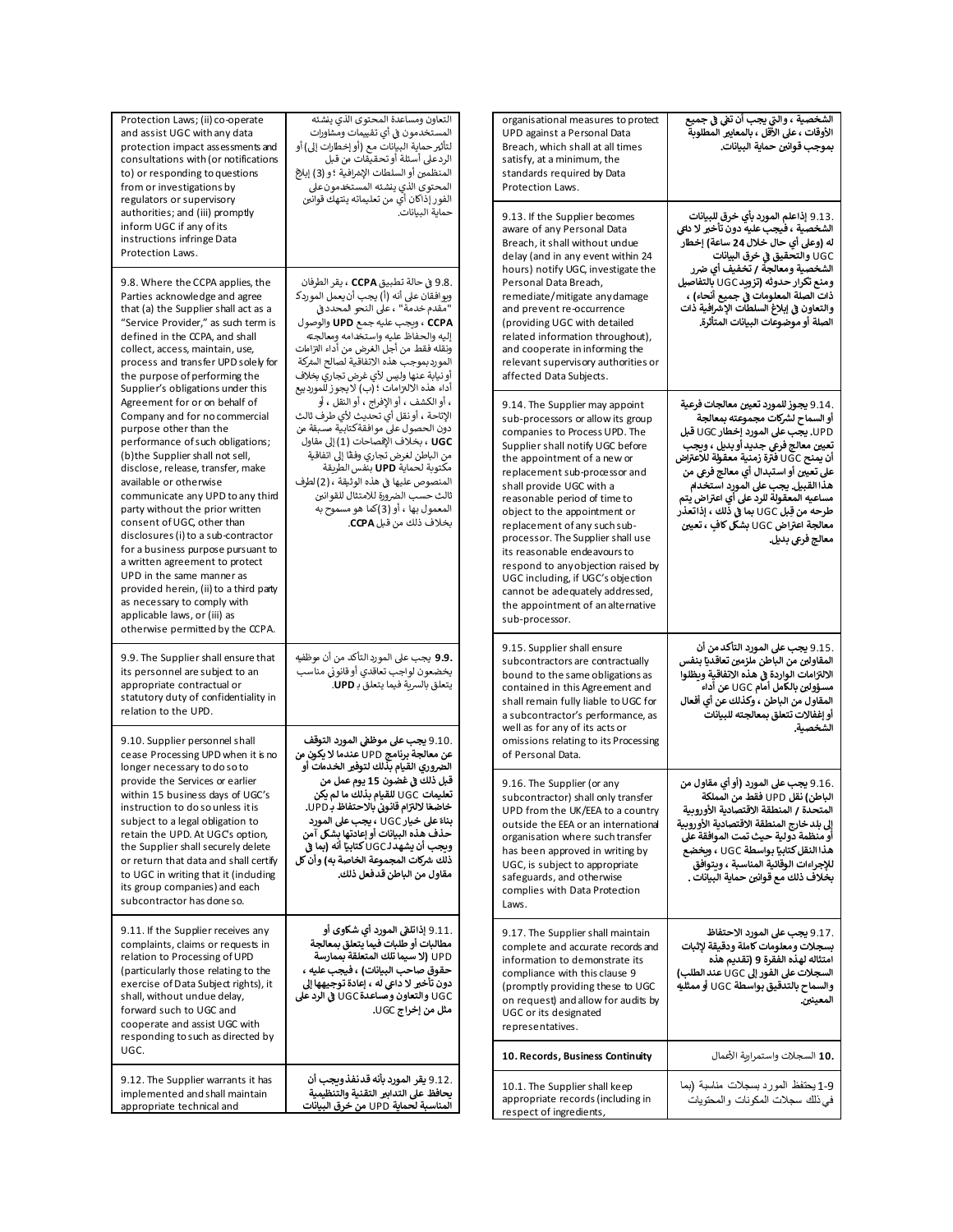| components and quality control of<br>Products) for no less than: 5 years;                                                                                                                                                                                                                                                                                                                                                                             | و ضبط جودة المنتجات) لمدة لا تقل عن:<br>5 سنوات؛ و 7 سنواتٌ بالنسبة للبيانات                                                                                                                                                                                                                                                                                                                                   | days;                                                                                                                                                                                                                                                                                                                                                                                    |                                                                                                                                                                                                                                                                                                                                                                    |
|-------------------------------------------------------------------------------------------------------------------------------------------------------------------------------------------------------------------------------------------------------------------------------------------------------------------------------------------------------------------------------------------------------------------------------------------------------|----------------------------------------------------------------------------------------------------------------------------------------------------------------------------------------------------------------------------------------------------------------------------------------------------------------------------------------------------------------------------------------------------------------|------------------------------------------------------------------------------------------------------------------------------------------------------------------------------------------------------------------------------------------------------------------------------------------------------------------------------------------------------------------------------------------|--------------------------------------------------------------------------------------------------------------------------------------------------------------------------------------------------------------------------------------------------------------------------------------------------------------------------------------------------------------------|
| or 7 years for financial information.<br>The Supplier shall at all times upon<br>reasonable notice, allow the Buyer<br>to enter, access, inspect and audit<br>(i) all information, documentation<br>and records related to the                                                                                                                                                                                                                        | المالية. ويسمح المورد في كل الأوقات،<br>بعد إخطار ه بفترة معقولة، للمشترى<br>بالدخول إلىىوالاطلاع علىى وتفتيش<br>وندقيق (1) كافة المعلومات والوثانق<br>والسجلات المتعلقة بالمنتجات/                                                                                                                                                                                                                            | for convenience on 30 days'<br>d)<br>written notice (subject to<br>mandatory local laws<br>requiring a longer notice<br>period); or                                                                                                                                                                                                                                                      | ث) في حالة الإنهاء للمصلحة، بعد 30<br>بوماً من نوجيه إشعار خطي بذلك (مع<br>مراعاة القوانين المحلية الملزمةبمدة<br>اِشعار أطول)؛                                                                                                                                                                                                                                    |
| Products/Services, and (ii) the<br>location, equipment, stocks,<br>methods used and performance by<br>the Supplier in the preparation,<br>manufacture, packaging, storage,<br>handling and supply of the<br>Products/ Services.                                                                                                                                                                                                                       | الخدمات، و(2) الموقع والتجهيزات<br>والمخزون والطرق المستخدمة من قبل<br>المورد وأدائه في تحضير المنتجات/<br>الخدمات وتصنيعها وتغليفها وتخزينها<br>ومناولتها وتوربدها                                                                                                                                                                                                                                            | immediately or at a later<br>e)<br>specified date if the Supplier<br>becomes insolvent or enters<br>into administration or is<br>unable to pay its debts as<br>they fall due or threatens to<br>do any of the foregoing or the<br>equivalent.                                                                                                                                            | ج) فور أَ أَو  في تاريخ  لاحق محدد  إذا<br>أعسر المورد أو دخل نحت إدارة إعسار<br>أو عجز عن دفع ديونه عند استحقاقها أو<br>هدد بالمقيام بأي مما سبق أو ما يعلدله؛                                                                                                                                                                                                    |
| 10.2. The Supplier shall reliably<br>back up all personal? data<br>provided, used or generated in<br>connection with the<br>Products/Services (with respect to<br>electronic data, in encrypted form<br>of no less than 256 bit key<br>strength) and shall otherwise<br>establish and maintain adequate<br>organisational and technical<br>safeguards against the destruction,<br>theft, use, disclosure or loss of<br>such data in the possession or | 2-9 يقوم المورد بحفظ نسخ احتياطية<br>موثوقة من كافة البيانات الشخصية<br>المقدمة له أو المستخدمة أو المتولدة في<br>ما يتصلى بالمنتجات/ الخدمات (وإذا<br>كلنت البيلنات الكترونية، تحفظ بصيغة<br>مشفرةبقوة مفتاح نتثىفير لانقل عن<br>256 بليت) ويقوم من جهة أخرى<br>بوضع ونطبيق ضوابط مؤسسية ونقنية<br>لمذم آتلاف مثل هذه البيانات الموجودة<br>بحوزة المورد أو سرقتها أو استخدامها<br>أو الإفصاح عنها أو فقدانها. | 11.3. Any individual PO under this<br>Agreement may be terminated<br>earlier by the Supplier on giving 30<br>days' notice where any invoiced<br>and undisputed sums due under<br>such PO, remain unpaid for a<br>period of 60 days after the<br>applicable due date provided such<br>notice states that a failure to pay<br>within 30 days will result in the<br>termination of that PO. | 3-10 يجوز إنهاء طلب شراء مفرديتم<br>بموجب هذه الاتفاقية في وقت أبكر من<br>موعده من قبل المورد بتوجيه إشعار<br>بذلك قبل 30 بوماً إذا ما استمر عدم سداد<br>أي مبالـغ مفونز ةوغير  منتاز ع بشأنـها<br>مستحقة بموجب طلب الشراء ذاك لمدة<br>60 يوماً بعد تاريخ استحقاقها شريطة أن<br>ينص هذا الإشعار على أن عدم الدفع في<br>غضون 30يوماً بؤدي إلىي إنهاء طلب<br>الشر اء |
| control of the Supplier.<br>10.3. The Supplier must manage<br>the security of their systems with<br>respect to identifying and resolving<br>security weaknesses and limiting<br>access to systems/data to                                                                                                                                                                                                                                             | .10.3 يجب على المورد إدارة أمن أنظمته<br>فيما يتعلق بتحديد وحل نقاط الضعف<br>الأمنية وتقييد الوصول إلى الأنظمة / البيانات<br>للأفراد المصرح لهم.                                                                                                                                                                                                                                                               | 11.4. Expiry or termination of the<br>Agreement (in whole or part) shall<br>not affect clauses 1.4, 3.3, 3.4, 3.5,<br>3.6, 5, 7, 8, 9.1, 10.4, 11, 12 Annex<br>A 2or any clause expressed or<br>designed to survive expiry or<br>termination.                                                                                                                                            | 4-10 لا يؤثر انتهاء أو إنهاء الاتفاقية<br>(كلياً أو جزئياً) على الفقرات 1-4 و 3-<br>3 و 3-4 و 3-5 و 3-6 و 5 و 7 و 8<br>و 9-1 و 40-4 و 11 و 12 والفقرة 2<br>من الملحق أ وأي فقرةتصاغ  أو تصمم<br>للاستمرار فى النفاذ بعد انتهاء الاتفاقية                                                                                                                           |
| authorised individuals.                                                                                                                                                                                                                                                                                                                                                                                                                               |                                                                                                                                                                                                                                                                                                                                                                                                                |                                                                                                                                                                                                                                                                                                                                                                                          | أو إنهائها.                                                                                                                                                                                                                                                                                                                                                        |
|                                                                                                                                                                                                                                                                                                                                                                                                                                                       |                                                                                                                                                                                                                                                                                                                                                                                                                | 12. Miscellaneous                                                                                                                                                                                                                                                                                                                                                                        | 11- متفرقات                                                                                                                                                                                                                                                                                                                                                        |
| 11. Term and Termination<br>11.1. The Agreement shall apply<br>until the expiry or termination of<br>all relevant periods or fulfilment of<br>relevant volumes specified in any<br>part of the Agreement.                                                                                                                                                                                                                                             | 10- العدة والإنبهاء<br>1-10 نسرى هذه الاتفاقية حتى انتهاء<br>أو إنهاء كافة المدد ذات الصلة أو إنجاز<br>الكميات ذات الصلة المحددة في أي<br>جز ء من الاتفاقية.                                                                                                                                                                                                                                                   | 12.1. References to "Unilever" or<br>"Unilever group" mean Unilever<br>PLC, and any company or<br>partnership from time to time in<br>which Unilever PLC directly or<br>indirectly owns or controls the<br>voting rights attached to more                                                                                                                                                | 1-11 يقصد بالإشارات إلى<br>"Unilever group" أو "Unilever"<br>وأي شركة أو شراكة Unilever PLC إلى<br>من و ت لآخر تمتلك فيها شركة<br>أو تتحكم بشكل مباشر Unilever PLC<br>أو غير مباشر في حقوق التصويت                                                                                                                                                                 |
| 11.2. The Agreement may be<br>terminated earlier in whole or part<br>by the Buyer without any penalty<br>or further obligation or liability:                                                                                                                                                                                                                                                                                                          | 2-10 يجوز للمشترى إنهاء الاتفاقية<br>كليًّا أو جزئيًّا قبل الموعد المحدد دون<br>تحمل أي غرامة أو التزام أو مسؤولية<br>اضافية، وذلك:                                                                                                                                                                                                                                                                            | than 50% of the issued ordinary<br>share capital, or controls directly<br>or indirectly the appointment of a<br>majority of the board.                                                                                                                                                                                                                                                   | المرتبطة بأكثر من 50 ٪ من رأس المال<br>العادي المُصدر أو عناصر التحكم<br>تعيين أغلبية أعضاء مجلس الإدارة<br>. بشكل مباشر أو غير مباشر                                                                                                                                                                                                                              |
| on 10 days' written notice in<br>a)<br>the event of material breach<br>of this Agreement by the<br>Supplier or breach by the<br>Supplier of more than 20% of<br>the number of POs submitted<br>by the Buyer in any preceding<br>3 month period;                                                                                                                                                                                                       | أ) بعد 10 أيلم من توجيه إشعار خطي<br>بذلك في حال ارتكاب المورد مخالفة<br>جو هرية هذه الاتفاقية أو مخالفة المورد<br>لأكثر من 20% من عدد طلبات الشراء<br>المقدمة له من المشترى في آخر 3 أشهر<br>قل ذلك؛                                                                                                                                                                                                          | 12.2. The Buyer may assign the<br>Agreement in part or in full to<br>another UGC or, in the event of an<br>acquisition of Buyer's business to<br>which the Agreement relates, to<br>the purchaser of such business.<br>Otherwise, no party shall without<br>the prior written consent of the<br>other assign (induding by<br>operation of law) or otherwise                              | 2-11 يجوز للمشترى التتازل عن<br>الاتفاقية كلياً أو جزئياً لشركة أخرى من<br>شركات مجموعة يونيليفر، أو في حال<br>الاستحواذ على أعمال المشترى آلتي<br>ترتبط بها الاتفاقية، إلى الجهة المشترية<br>لمهذه الأعمال وخلافاً لذلك، لا يحق لأي<br>طرف، من دون موافقة خطية مسبقة من<br>الطرف الآخر ، النّتاز ل (ولو بإعمال<br>القلنون) أو التخلص بطريقة أخرى عن               |
| on no less than 7 days'<br>b)<br>written notice where there is<br>material or deliberate or<br>persistent non-compliance<br>with clause 6.1;                                                                                                                                                                                                                                                                                                          | ب) بعد ما لا يقل عن 7 أيلم من نوجيه<br>إشعار خطى بذلك في حال وجود مخالفة<br>جو هر ٻـهَ أو ٱمتعمدة أو ؑ مستمر ة للفقر ة 6-<br>$^{\circ}1$                                                                                                                                                                                                                                                                       | dispose of the Agreement in whole<br>or part or subcontract any duties<br>or obligations under the<br>Agreement to any third party.                                                                                                                                                                                                                                                      | الاتفاقية كلياً أو جزئياً أو التعهيد من<br>الباطن لأي من الواجبات أو الالتزامات<br>التي تفر ضها الاتفاقية إلى أي طرف<br>ثالث<br>3-11 بالنسبة لأي دفعةتدفع للمورد،                                                                                                                                                                                                  |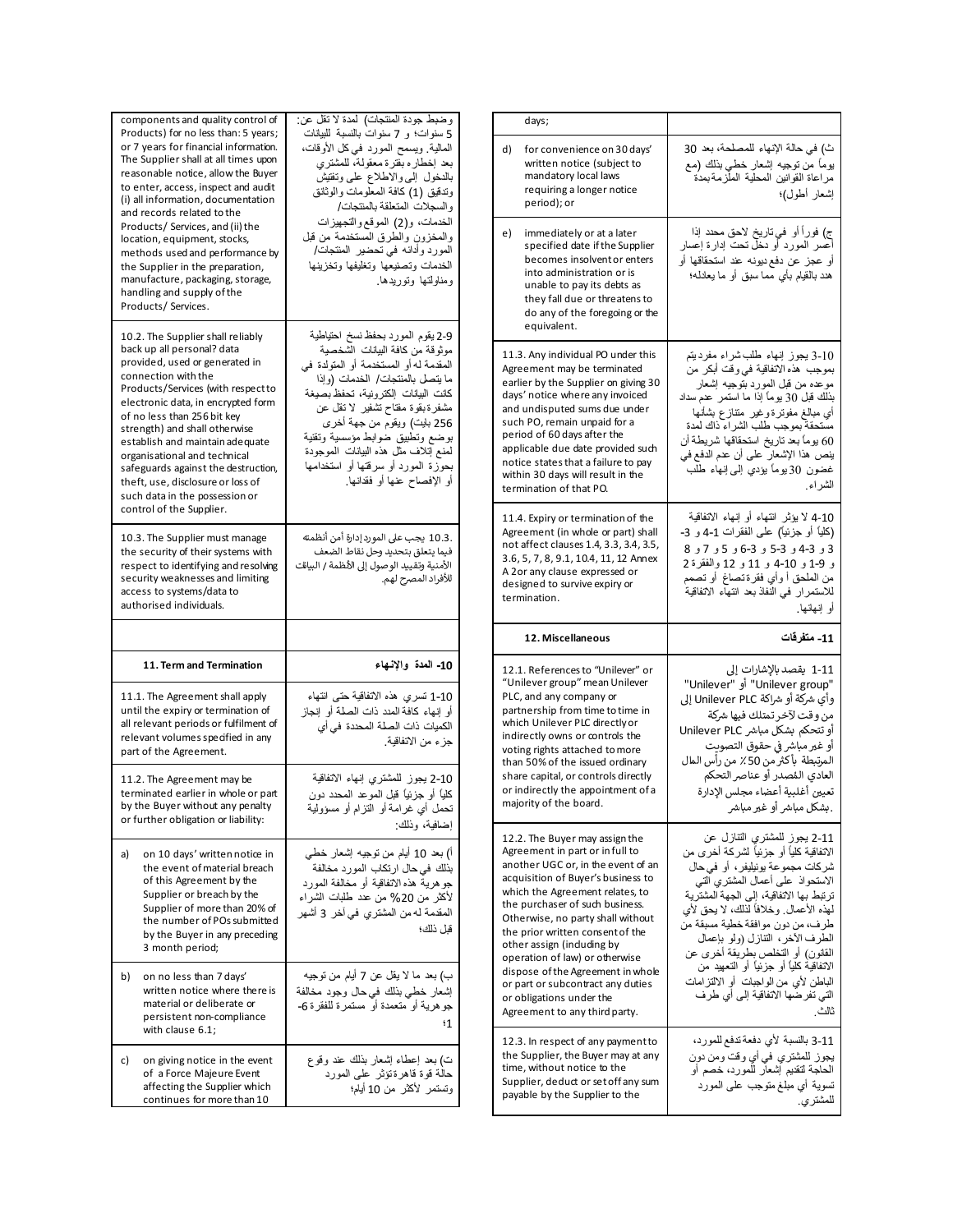| Buyer.                                                                                                                                                                                                                                                                                                                                                                                                                                                                       |                                                                                                                                                                                                                                                                                                                                                                                                                                                           | for as long as and to the extent                                                                                                                                                                                                                                                                                                                                                                                                                                                                                                                                               | فيها، شرط التز امه بهذه الفقر ة. فيجب                                                                                                                                                                                                                                                                                                                                                                                                                                                                     |
|------------------------------------------------------------------------------------------------------------------------------------------------------------------------------------------------------------------------------------------------------------------------------------------------------------------------------------------------------------------------------------------------------------------------------------------------------------------------------|-----------------------------------------------------------------------------------------------------------------------------------------------------------------------------------------------------------------------------------------------------------------------------------------------------------------------------------------------------------------------------------------------------------------------------------------------------------|--------------------------------------------------------------------------------------------------------------------------------------------------------------------------------------------------------------------------------------------------------------------------------------------------------------------------------------------------------------------------------------------------------------------------------------------------------------------------------------------------------------------------------------------------------------------------------|-----------------------------------------------------------------------------------------------------------------------------------------------------------------------------------------------------------------------------------------------------------------------------------------------------------------------------------------------------------------------------------------------------------------------------------------------------------------------------------------------------------|
| 12.4. No delay or failure to<br>exercise by any party any of its<br>rights, powers or remedies under<br>or in connection with the<br>Agreement shall operate as a<br>waiver of that right, power or<br>remedy. No amendment or<br>variation to any part of the<br>Agreement or any waiver or<br>release of any right, power or<br>remedy of a party shall be of any<br>effect unless it is agreed in writing<br>(excluding email) by each party.<br>12.5. The Supplier is an | 4-11 لا يعتبر أي تأجيل أو عدم<br>ممارسة من قبل أي طرف لأي من<br>حقوقه أو صلاحياته أو تدابير انتصافه<br>بموجب هذه الاتفاقية أو في ما يتعلق بها<br>لا يعتبر نتازلاً عن ذلك الحق أو<br>الصلاحية أو الانتصاف. كما أن أي<br>تحديل أو تغيير في أي جزء من الآنفاقية<br>ولا أي نتازل أو نخل عن أي حق أو<br>صلاحية أو انتصاف لطرف مالا يكون<br>له أي أثر ما لم يحظ بموافقة خطية (ما<br>عدا البريد الإلكتروني) من كل طرف.<br>5-11 يعتبر المورد مقاولاً مستقلأ نعاقد | that such inability continues,<br>provided it complies with this<br>clause. The party disabled by a<br>Force Majeure Event shall use all<br>reasonable endeavours to mitigate<br>the effect of the Force Majeure<br>Event in the best possible way.<br>Failure of mechanical equipment.<br>computer hardware and/or<br>telecommunications equipment,<br>failure of software, power outages,<br>changes in economic conditions,<br>costs and/or delivery of raw<br>materials, and strike and other<br>labour dispute of any Supplier's<br>representatives (or its affiliates or | على الطرف الذي يعيقه ظرف قوة<br>قاهرة أن بيذل كل جهد ممكن في الحدود<br>المعقولة للحد من أثر ظرف القوة<br>القاهرةبأفضل الطرق الممكنة ولا<br>يعتبر تعطل المعدات الميكانيكية أو<br>أجهزة الكمبيوتر و/أو معدات<br>الاتصالات أو تعطل البرمجيات أو<br>انقطاعات النيار الكهربائي أو التغيرات<br>في الوضع الاقتصادي أو ۖ في تكاليف<br>المواد الخام و/أو نوصيلها، أو حالات<br>الإضوابات وغيرها من الاضطرابات<br>العمالية لدى أي من ممثلي المورد (أو<br>الجهات التابعة ّله أو ممثليّها) حادثٌ قوة<br>قاهر ۃللمورد ِ |
| independent contractor engaged<br>by the Buyer to supply the<br>Products/ Services. Nothing in the<br>Agreement shall make the Supplier                                                                                                                                                                                                                                                                                                                                      | معه المشترى لتوريد المنتجات/<br>الخدمات وتُخلو هذه الاتفاقية من كل ما<br>يجعل من المورد ممثلاً قلنونياً أو وكيلاً                                                                                                                                                                                                                                                                                                                                         | their representatives) shall not be<br>a Force Majeure Event of the<br>Supplier.                                                                                                                                                                                                                                                                                                                                                                                                                                                                                               |                                                                                                                                                                                                                                                                                                                                                                                                                                                                                                           |
| the legal representative or agent of<br>(or be in partnership with) the<br>Buyer nor shall any of them have<br>the right or authority to assume,<br>create or incur any liability or<br>obligation of any kind, express or<br>implied, against, in the name of or<br>on behalf of, the Buyer.                                                                                                                                                                                | للمشتري (أو في حالة شراكة معه) كما<br>أنـه ليس من حق أي مورد أو صلاحيتـه<br>أن يتولَّى أو ينشئ أو يتحمل أي التزام أو<br>واجب من أي نوع كان، صويحاً أو<br>ضمنيًا، في مواجهة المشتري أو بلسمه<br>أو نيابة عنه.                                                                                                                                                                                                                                              | 12.10. If any provision or part of<br>any provision of the Agreement is<br>or becomes illegal, invalid or<br>unenforceable in any respect<br>under any applicable law, the<br>remaining parts of that provision<br>or of the Agreement shall not in<br>any way be affected. The parties<br>agree to modify or attempt to                                                                                                                                                                                                                                                       | 10-11 إذا أصبح أي حكم أو جزء من<br>حكم من أحكام الاتفاقية غير قانوني أو<br>غير ساري المفعول أو لا يمكن انفّاده<br>في أي جانب بموجب القانون النافذ، فإن<br>هذَا لاَ يؤثر على باقي أجزاء ذلك الحكم<br>أو الاتفاقية بأي شكل من الأشكال.<br>وبوافق الطرفان على نعديل أو العمل<br>على استبدال أي حكم غير قانوني غير<br>ساري المفعول أو غير قابل للإنفاذ                                                                                                                                                        |
| 12.6. The Supplier is and remains<br>responsible for its employees,<br>subcontractors, agents and<br>representatives. The Supplier is not<br>relieved of liability for and no<br>obligations in relation to these                                                                                                                                                                                                                                                            | 6-11 يتحمل المورد ويستمر في تحمل<br>المسؤولية عن موظفيه ومقاوليه من<br>الباطن ووكلائه وممثليه ولا يعفى<br>المورد من المسؤولية عن هؤلاء<br>الأشخاص ولا نتنقل أي من التزاملنه في                                                                                                                                                                                                                                                                            | substitute for any illegal, invalid or<br>unenforceable provision a legal,<br>valid or enforceable provision in<br>order to achieve to the greatest<br>extent possible the same effect.                                                                                                                                                                                                                                                                                                                                                                                        | لتحقيق المفعول المطلوب نفسه إلىي أكبر<br>حد ممکن                                                                                                                                                                                                                                                                                                                                                                                                                                                          |
| persons pass to the Buyer or any<br>UGC as a result of the Agreement.                                                                                                                                                                                                                                                                                                                                                                                                        | ما يتعلق بـهم إلـى المشتري أو أي شركـة<br>من شركات مجموعة يونيليفر كَنتيجة<br>لهذه الاتفاقية                                                                                                                                                                                                                                                                                                                                                              | 12.11. If where the Supplier is<br>based the official language is not<br>English, the parties may agree to<br>append to the Agreement (or part)                                                                                                                                                                                                                                                                                                                                                                                                                                | 11 في حال كانت اللغة الرسمية في<br>بوجد فيه مقرالمورد 11-المكان الذي<br>ليست اللغة الإنجليزية، يمكن للطر فين<br>أن يتفقاعلى أن يلحقا بالاتفاقية (أو جزء                                                                                                                                                                                                                                                                                                                                                   |
| 12.7. Supplier hereby transfers,<br>conveys and assigns to Buyer all<br>right, title and interest in and to all<br>claims and/or causes of action that<br>Supplier may have under the<br>antitrust or competition laws of<br>any applicable jurisdiction arising<br>out of or relating to Supplier's<br>purchases of any item that was, is                                                                                                                                   | 7-11 ينقل المورد بموجب هذه الاتفاقية<br>ويتنازل للمشترى عن أي حق أو ملكية<br>أو مصلحة في أي مطالبات أو أسباب<br>دعوى يمكن أن تتشأ للمورد بموجب<br>قو انبن المنافسة أو مكافحة الإحتكار في<br>أي ولاية قضلئية نافذة من أو فـي ما<br>بنعلق بمشتريات المورد لأى شيء ورده<br>أو سيورده المورد للمشترى. ويقوم                                                                                                                                                   | a translation of the Agreement (or<br>part) in the local language. In the<br>event of any conflict between the<br>English and the local language<br>version of the Agreement (or part),<br>the parties agree, to the extent<br>permitted by applicable laws, that<br>the English version shall prevail.                                                                                                                                                                                                                                                                        | منها) ترجمة للاتفاقية (أو الجزء) باللغة<br>المحلية. وفي حال نشوء أي تعارض<br>بين نسخة اللغة الإنجليزية ونسخة اللغة<br>المحلية من الاتفاقية (أو الجزء)، بوافق<br>الطرفان على أن الأولوية للنسخة<br>الإنجليزية إلى الحد الذي تسمح به<br>القوانين المعمول بها.                                                                                                                                                                                                                                               |
| or will be supplied by Supplier to<br>Buyer. Upon request by Buyer,<br>Supplier shall promptly execute                                                                                                                                                                                                                                                                                                                                                                       | المورد على وجه السرعة، بناء على<br>طلب المشترى، بتحرير لتازلات عن<br>المطالبات أو أسباب الدعوى كاثبات                                                                                                                                                                                                                                                                                                                                                     | 13. Laws and Jurisdiction<br>13.1. Unless otherwise specified in                                                                                                                                                                                                                                                                                                                                                                                                                                                                                                               | 12- القوانين والاختصاص القضائي<br>1-12 ما لم ينص تحديداً   على خلاف                                                                                                                                                                                                                                                                                                                                                                                                                                       |
| assignments of claims or causes of<br>action to evidence the foregoing<br>assignment.                                                                                                                                                                                                                                                                                                                                                                                        | للتنازل المذكور أعلاه.                                                                                                                                                                                                                                                                                                                                                                                                                                    | a CTC, the Agreement is governed<br>by and construed in accordance<br>with the laws of the following                                                                                                                                                                                                                                                                                                                                                                                                                                                                           | ذلك في عقد الشروط التجارية، فإن هذه<br>الاتفاقية تخضع لقوانين البلدان التآلية<br>ونفسر علىى أسلسها ويكون لمحاكمها                                                                                                                                                                                                                                                                                                                                                                                         |
| 12.8. No one other than a party to<br>the Agreement, their successors<br>and permitted assignees and UGCs<br>upon whom the Agreement<br>confers a benefit shall have any<br>right to enforce any of its terms.                                                                                                                                                                                                                                                               | 8-11 ليس لأحد أي حق في أن ينفذ أياً<br>من أحكام  هذه الاتفاقية  إلا أن يكون<br>طرفاً أو خلفاً لـه أو منتازلاً لـه منـه مـأذوناً<br>لـه أو اِحدى شركات مجموعة بونيليفر<br>ممن تمنحه هذه الاتفاقية ميز ةما.                                                                                                                                                                                                                                                 | countries and their courts shall<br>have exclusive jurisdiction to settle<br>any dispute which arises under or<br>in connection with the Agreement.<br>Where the Buyer is Unilever Supply<br>Chain Company AG, Unilever<br><b>Business and Marketing Support</b><br>AG or Unilever Americas Supply                                                                                                                                                                                                                                                                             | الاختصاص الحصري في تسوية أي<br>نزاع ينشأ بموجب أو في ما يتعلق بهذه<br>الاتفَّاقية. وحيثما كان المُشتري شركة<br>بونیلیفر سابلای تشین کومبانی أیه جی<br>أو شركةبيونيليفر بيزنس أند ماركيتينغ<br>سلبورت أيه جي أو شركة يونيليفر<br>أميريكاز سلبلاي تشين كومباني أيه جي،                                                                                                                                                                                                                                      |
| 12.9. If any party is as a result of an<br>event beyond its reasonable<br>control unable to perform all or<br>any part of its obligations under<br>the Agreement (and such an event<br>shall include being unable to, in<br>relation to the Buyer, receive,<br>accept or use Products) ("Force<br>Majeure Event"), then the party<br>suffering such disability shall be<br>excused from such performance                                                                     | 9-11 في حال عجز أي طرف نتيجة<br>ظرف خارج عن نطاق سيطرته<br>المعقولة عن القيام بكافة التز اماته<br>بموجب هذه الاتفاقية (ويتضمن هذا<br>الظرف، بالنسبة للمشتري، عدم القدرة<br>على استلام المنتجات أو قبولها أو<br>استخدامها) ("حادث قوة قاهرة") فإن<br>الطرف الذي أصلبه هذا العجز يعفى<br>حينئذ من القيام بتلك الالتزامات طالمًا<br>بقي هذا العجز وفي الحدود التي بيقى                                                                                       | Chain Company AG, the applicable<br>law and jurisdiction is English.<br>Where the Buyer is Unilever Asia<br>Private Limited, the applicable law<br>and jurisdiction is Singapore. In all<br>other cases the applicable law and<br>jurisdiction is that where Buyer is<br>incorporated or formed. The<br>application of the 1980 Vienna<br>Convention on the International<br>Sale of Goods is excluded.                                                                                                                                                                        | بكون القلنون والاختصاص القضلني<br>الإنجليزي  هو النافذ وحيثما كان<br>المشترى هو بونيليفر أسيا برايفت ليميتد<br>يكون القلنون والاختصاص القضلئي<br>السينغافوري هو النافذ وفي كافة<br>الحالات الأخرى يكون القلون<br>والاختصاص القضائى النافذ هو قانون<br>واختصاص البلد المسجل فيه المشتري.<br>ويستبعد نطبيق انفاقية فيينا لعام 1980<br>بشأن البيع الدولـي للسلـع.                                                                                                                                            |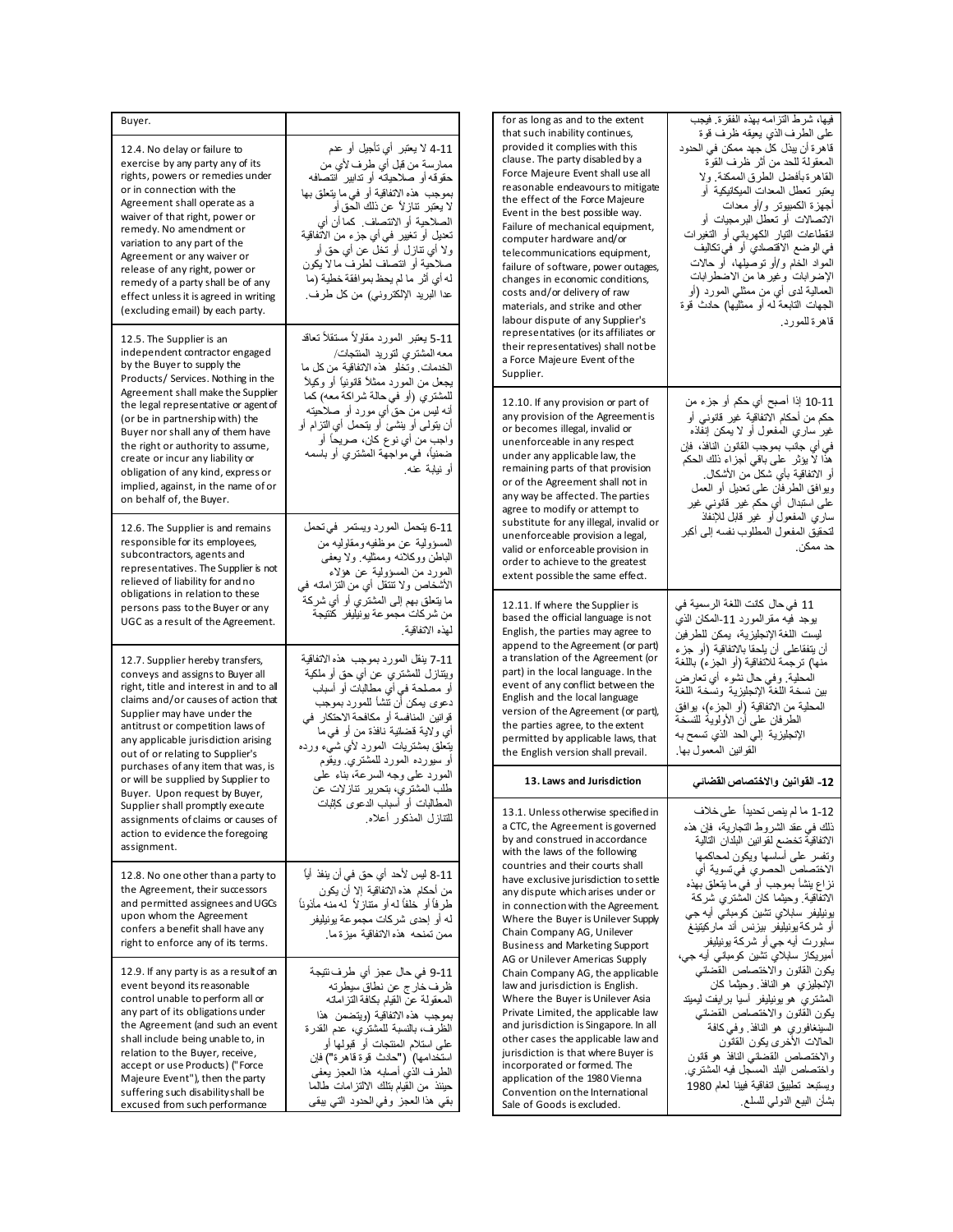|                                                                                                                                                                                                                                                                                                                                                                                             |                                                                                                                                                                                                                                                                                                                                                                                                              | process finished products for                                                                                                                                                                                                                                                                                                                                                                                                                                                             | قبل إحدى شركات مجموعة يونيليفر،                                                                                                                                                                                                                                                                                                                                                                          |
|---------------------------------------------------------------------------------------------------------------------------------------------------------------------------------------------------------------------------------------------------------------------------------------------------------------------------------------------------------------------------------------------|--------------------------------------------------------------------------------------------------------------------------------------------------------------------------------------------------------------------------------------------------------------------------------------------------------------------------------------------------------------------------------------------------------------|-------------------------------------------------------------------------------------------------------------------------------------------------------------------------------------------------------------------------------------------------------------------------------------------------------------------------------------------------------------------------------------------------------------------------------------------------------------------------------------------|----------------------------------------------------------------------------------------------------------------------------------------------------------------------------------------------------------------------------------------------------------------------------------------------------------------------------------------------------------------------------------------------------------|
| Annex A - Specific provisions for<br>the supply of Products                                                                                                                                                                                                                                                                                                                                 | الملحق أ _ أحكام محددة  بشأن توريد<br>المنتجات                                                                                                                                                                                                                                                                                                                                                               | purchase by a UGC, then<br>Buyer may require a Supplier<br>to make an offer (or procure<br>that an offer is made) on                                                                                                                                                                                                                                                                                                                                                                      | فيجوز للمشتري حينئذ أن يطلب من أحد<br>الموردين تقديم عرض(أو تدبير  تقديم<br>عرض) بنفس جو هر الشّروط الواردة<br>في الاتفاقية لبيع وتوريد المنتجات من                                                                                                                                                                                                                                                      |
| These clauses apply to the extent<br>the Supplier supplies Products.                                                                                                                                                                                                                                                                                                                        | تطبق هذه الفقرات في الحدود التي يورد<br>فيها المورد المنتجات                                                                                                                                                                                                                                                                                                                                                 | substantially the same terms<br>as those set out in the<br>Agreement for the sale and<br>supply by the Supplier of the                                                                                                                                                                                                                                                                                                                                                                    | قبلَ المورد للطَّرف الثالث من أجل<br>تصنيع تلك المنتجات المنجزة فقط وإذا<br>ما تم بيع أي منتجات بهذه الطريقة                                                                                                                                                                                                                                                                                             |
| The Products will be delivered<br>1.<br>in accordance with the details<br>provided in the CTC or PO or<br>other agreed written<br>instructions. Save as<br>otherwise provided, title and<br>risk shall pass to the Buyer on<br>delivery. Delivery terms shall<br>be interpreted in accordance<br>with the current edition of<br>Incoterms at the time the PO<br>is issued. Each shipment of | 1- تسلَّم المنتجات وفقاً للبيانات الواردة<br>في عقد الشر وط التجار بـه أو طلب<br>الشَّراء أو التعليمات الخطية الأخرى<br>المتفق عليها, وبنتقل حق الملكبة<br>والمخاطر إلى المشتري عند التسليم، ما<br>لم يُنص على خلاف ذلك. وتفسر شروط<br>التسليم وفقأ للنسخة الراهنةمن<br>مصطلحات التجار ة الدولية<br>(Incoterms) في وقت إصدار طلب<br>الشراء. ويجب أن ترفق كل شحنة من<br>المنتجات بكافة الوثائق المطلوبة بموجب | Products to the Third Party<br>for the manufacture of such<br>finished products only. If any<br>Products are so sold to the<br>Third Party, such supply shall<br>be a contractual arrangement<br>between only the Third Party<br>and the Supplier and no UGC<br>shall be party to or have any<br>liability for payment of such<br>Products.                                                                                                                                               | للطرف الثالث، فإن عملية التوريد هذه<br>تعتبر اتفاقية تعاقدية بين الطرف الثالث<br>والمورد حصوأ ولا نعتبر أى شركة من<br>شركات مجموعة بونيليفر طَّرفاً فيها ولا<br>نتحمل أي مسؤولية دفع لقاء هذه<br>المنتجات.                                                                                                                                                                                               |
| Products will be accompanied<br>by all documentation required<br>under Applicable Laws.                                                                                                                                                                                                                                                                                                     | القو انين السارية.                                                                                                                                                                                                                                                                                                                                                                                           | 6.<br>Unless otherwise agreed<br>Supplier shall ensure that: (i)<br>the Products are prepared for                                                                                                                                                                                                                                                                                                                                                                                         | 6- يجب على المورد التأكد، ما لم يتم<br>الاتفاق على خلاف ذلك، من أن (1)<br>المنتجات يجرى تجهيز ها للشحن على                                                                                                                                                                                                                                                                                               |
| 2.<br>The Supplier shall: (a) only<br>supply Products from a<br>location approved by the<br>Buyer; (b) at its expense,<br>ensure full traceability of<br>Products, ingredients and<br>components; (c) keep and<br>provide to Buyer on request a<br>reasonable number of<br>samples of the Products,<br>ingredients and components.<br>This clause shall survive expiry<br>or termination.   | 2- يجب على المورد: (أ) ألا يورد<br>المنتجات إلا من مكان يو افق عليه<br>المشتري؛ و(ب) أن يضمن، على نفقته،<br>إمكانية التعقب التام للمنتجات والمكونات<br>والمحتويات؛ و(ت) أن يحتفظ بعدد<br>معقول من عينات المنتجات والمحتويات<br>والمكونات ويقدمها للمشترى عند الطلب.<br>وتبقى هذه الفقر ةسارية المفعول بعد<br>انتهاء الاتفاقية أو إنهائها.                                                                    | shipment so as to prevent<br>damage, contamination or<br>deterioration to the Products;<br>(ii) packaging shall not be<br>assembled using either rivets,<br>steel-staples or steel wire; (iii)<br>palletised deliveries shall be<br>stacked neatly with no<br>overhang; (iv) pallets shall be<br>stable and protected with an<br>impermeable wrap covering<br>the entire pallet load; and (v)<br>the Products shall be<br>transported in clean, hygienic,<br>physically sound conditions. | نحو يمنع تعرضها للضور أو التلوث أو<br>الفساد؛ و(2) أن التغليف لا يتم تركيبه<br>باستخدام مسامیر برشامیة أو رزات<br>فولانية أو أسلام فولانية؛ و(3) أن يتم<br>صف المنتجات المسلمة على منصات<br>التحميل بطريقة مرتبة دون أي تدليات أو<br>نتوءات؛ و(4) وأن تكون منصات<br>التحميل ثابتة ومحمية بلفافة محكمة<br>تغطي كامل حمولة المنصة؛ و(5) أن يتم<br>نقل المنتجات في ظروف نظيفة صحية<br>وسليمة فيزيائياً.     |
| 3.<br>No Supplier shall without the<br>Buyer's prior written consent<br>(a) change the ingredients or<br>components (induding                                                                                                                                                                                                                                                               | 3- لا يجوز للمورد، دون إذن خطي<br>مسبق من المشترى (أ) أن يغير<br>المحتويات أو المكونات (بما في ذلك                                                                                                                                                                                                                                                                                                           | Annex B - Country specific<br>provisions                                                                                                                                                                                                                                                                                                                                                                                                                                                  | الملحق ب – أحكام خاصة ببلدان معينة                                                                                                                                                                                                                                                                                                                                                                       |
| feedstock and raw materials)<br>used to produce the Products.<br>Specifications, manufacturing<br>process, approved plant or<br>agreed delivery method, or<br>(b) implement any changes<br>which alter any of the<br>Products in such a way that is<br>not acceptable to the Buyer's<br>technical clearance process,<br>even if the Products are still<br>within the Specifications.        | المواد الأولية والمواد الخام) المستخدمة<br>في إنتاج المنتجات، أو المواصفات أو<br>إجَّراءاتٌ التَّصنيع أو المنشأة المعتمدة أو<br>طريقة التسليم المتفق عليها، أو (ب) أن<br>ينفذ أي تغييرات من شأنها أن تحدث<br>تغيير أ في أي من المنتجات بطريقة غير<br>مقبولة في عملية الفرز الفني لدى<br>المشتري حتى لو كانت المنتجات ما<br>تزال ضمن المواصفات المحددة.                                                       | You must comply with the<br>requirements set forth in the<br>Country Specific Clauses Exhibit set<br>forth at<br>[https://www.unilever.com/countr<br>yspecificclauses/] that apply to<br>certain of our transactions when<br>goods or services are provided to<br>members of the Unilever Group in<br>the countries noted. We may<br>amend this exhibit from time to<br>time to reflect any changes<br>required by law. If we do so, we                                                   | يجب أن تمتثل للمتطلبات المنصوص<br>عليها في عرض البنود الخاصة بالدولة<br>المنصوص عليها في<br>https://www.unilever.com/c]<br>ountryspecificclauses/ التى<br>تنطبق على بعض معاملاتنا عندما يتم<br>نوفير السلع أو الخدمات لأعضاء<br>مجموعة Unilever في البلدان<br>المذكورة يجوز لنا تعديل هذا المعرض<br>من و قت لأخر اليعكس أي تغيير ات<br>مطلوبة بموجب القلنون. إذا فعلنا ذلك ،<br>فسننشر المعرض المعدل على |
| The Supplier acknowledges<br>4.<br>that it is aware that it is not<br>usual practice for the Buyer to<br>inspect any Products on<br>delivery as the Buyer relies on<br>the Supplier's quality<br>assurance and no Buyer shall<br>be under any obligation to do                                                                                                                              | 4- يقر المورد أنه على علم بأنه ليست<br>من الممارسة المعتادة لدى المشترى أن<br>يفتش أي منتجات عند التسليم لأن<br>المشترى يعتمد على ضمان الجودة<br>المقدم مُن المورد ولا يلزم أي مشتر<br>بالقيام بمثل هذا التفتيش وبتحمل المورد                                                                                                                                                                                | will post the amended exhibit at<br>[https://www.unilever.com/countr<br>yspecificclauses/], inform you and<br>provide you with a reasonable<br>compliance period if permitted by<br>applicable law.                                                                                                                                                                                                                                                                                       | https://www.unilever.com/c]<br>ountryspecificclauses/] ، ونبلغك<br>ونزودك بفترة امتثال معقولة إذا سمح<br>القانون المعمول به.<br>الولايات<br>توفيع                                                                                                                                                                                                                                                        |
| so. All removal, destruction,<br>storage and other<br>costsrelating to or arising out<br>of defective or non-<br>conforming Products shall be<br>at the Supplier's cost and                                                                                                                                                                                                                 | نكاليف ومسؤوليات كافة أعمال الإزالة<br>والإنلاف والنخزبين وغير ها من النكاليف<br>المتعلقة بالمنتجات المعيبة أو غير<br>المطلبقة أو الناشئة منها.                                                                                                                                                                                                                                                              | Signed<br>for and on behalf of Supplier                                                                                                                                                                                                                                                                                                                                                                                                                                                   | باسم وبالنيابة عن المورد<br>الأسم                                                                                                                                                                                                                                                                                                                                                                        |
| responsibility.<br>5.<br>If the Buyer appoints a Third<br>Party to manufacture or                                                                                                                                                                                                                                                                                                           | 5- إذا عين المشتري طرفاً ثالثاً لتصنيع<br>أو معالجة منتجات منجزة لشرائها من                                                                                                                                                                                                                                                                                                                                  | Date                                                                                                                                                                                                                                                                                                                                                                                                                                                                                      | التاريخ<br>-- --- ---- --- --- --- --------                                                                                                                                                                                                                                                                                                                                                              |